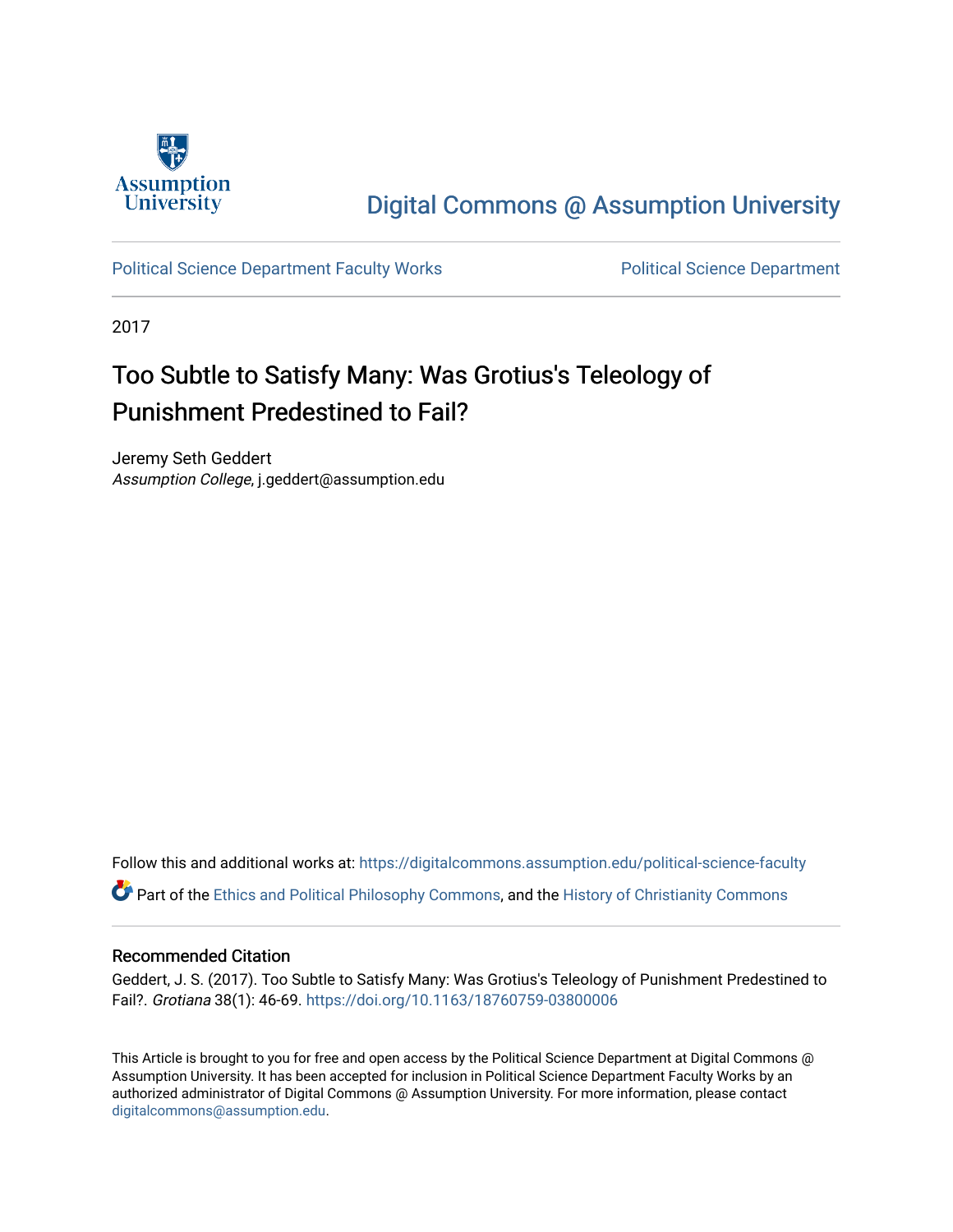## **Too Subtle to Satisfy Many: Was Grotius's Teleology of Punishment Predestined to Fail?**

*Jeremy Seth Geddert* Assumption College j.geddert@assumption.edu

## *Abstract:*

Most readers believe Grotius failed to refute Socinus in *De satisfactione*. This paper argues that Grotius's failure was one of reception rather than argument. It is possible to read *De satisfactione* as Grotius adverted: a genuine (if subtle) concept of satisfaction, and a defence of the (small-c) catholic faith. Grotius does reject a necessitarian identical satisfaction, in which a repayment is equal to a debt, but like Aquinas, he embraces a teleological equivalent satisfaction, in which a punishment fits a crime. Yet Grotius's catholic theory was predestined not to persuade a wartime Continental audience whose centre had not held and which sought definitive distinctions from the Roman church. His attempt to forge a broad middle way would succeed only later in Britain.

## *Keywords:*

Atonement theology, satisfaction, punishment, Thomas Aquinas, Britain, catholic, Hugo Grotius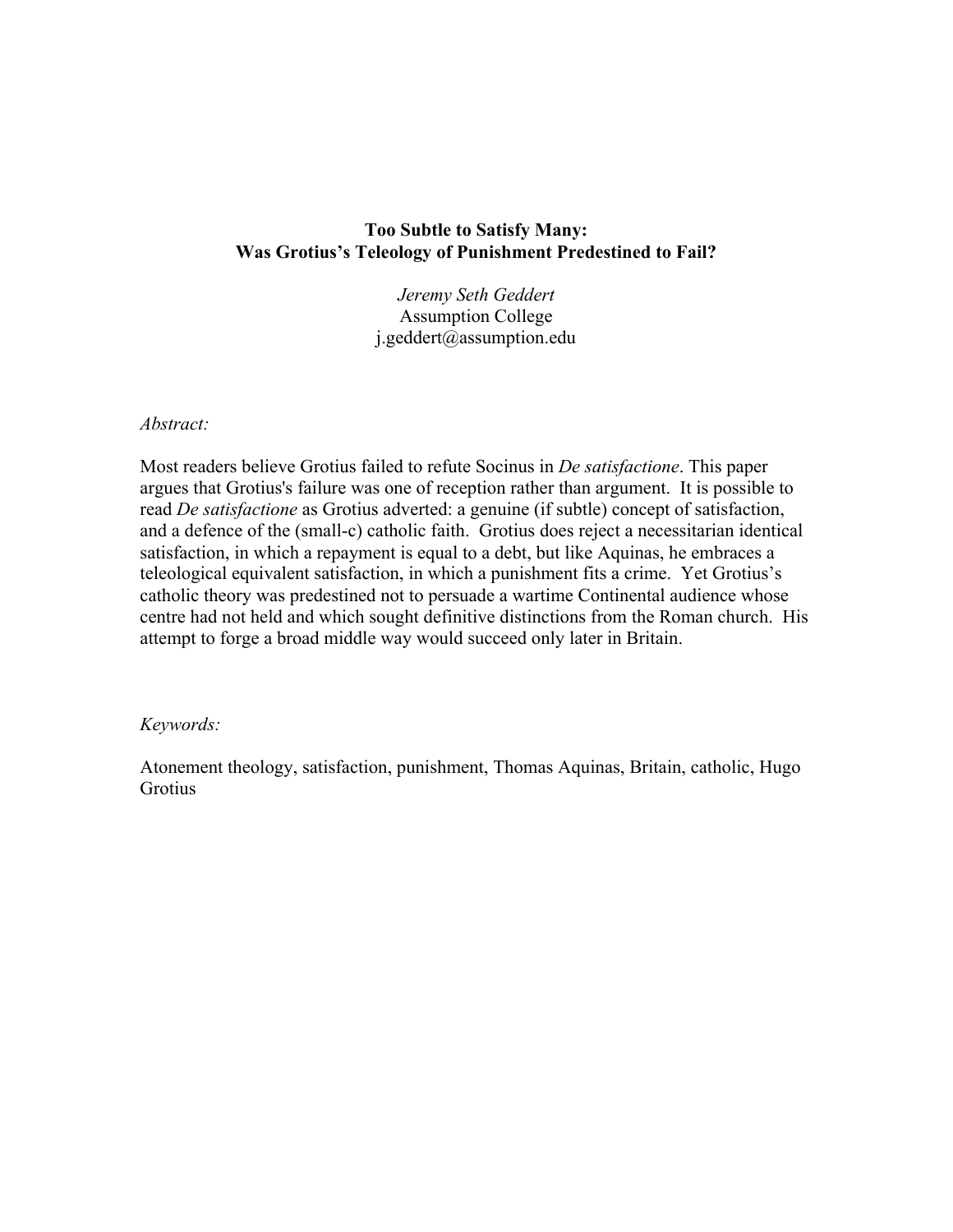Grotius's 1617 *De satisfactione Christi* is often considered a failure on several counts. Composed during the tumultuous 1610s, Grotius sought through it to placate his Counter-Remonstrant opponents. Yet Grotius would see little immediate relief of the political and physical danger that threatened him; indeed, that peril would only increase. The Counter-Remonstrant party would succeed in convening the Synod of Dort, and their political allies would greet its conclusion by imprisoning Grotius. Grotius also sought in *De satisfactione* to demonstrate his fidelity to catholic Christianity, and thus to save his reputation from Socinian taint. In this he was scarcely more successful. His Counter-Remonstrant opponents did not cease to charge him with Socinian sympathy; they only intensified their charges. Finally, Grotius surely must have hoped that his Atonement theory would gain currency in the Dutch church and beyond. Yet his theory won few adherents in Holland, and scarcely more throughout the Continent. Few apologists or preachers there today rehearse the Governmental theory in preparation to evangelize.

If Grotius's work was a failure in practical terms, perhaps it might be a philosophical success as an argument on its intrinsic merits. Yet here Grotius's (few) academic readers are scarcely more convinced. Jacqueline Lagrée sees Grotius as failing on account of a judicial methodology, one that ostensibly ignores the healing of the soul. As a result, his rigid conception of law and punishment merely looks backward to cancel out sin, rather than moving forward to promote virtue.<sup>1</sup> Edwin Rabbie, editor of the first English edition in a century, describes *De satisfactione* as 'brilliant' and worthy of admiration. Yet he then proceeds to presume his 'readers will agree with the present consensus of scholars that the work is a failure, because it does not prove what it purports to prove.' He lauds Grotius's ability to fail at such a high level – a backhanded compliment whose praise would perhaps resonate better if it did not seem the loudest offered in the mainstream literature.<sup>2</sup> Hans Blom acknowledges the centrality of the work to Grotius's oeuvre. However, in an agenda-setting argument, he deepens Rabbie's judgment by arguing that the work is not primarily a work of theology, but rather the foundation for a radical Enlightenment politics – a position that connotes Locke's Socinian heterodoxy. In his reading, Grotius severs the connection between offence and punishment, and fails to establish punishment by reference to the moral value of faithfulness, thus reducing the Atonement to inscrutable Divine mystery.<sup>3</sup>

This essay argues that while Grotius's work was a failure on the practical count, it was not actually a failure on its theoretical merits. Grotius's failure owes more to the circumstances of his time and to the subtleties of his argument than to the content of his theology. It is indeed possible to read *De satisfactione* precisely as Grotius adverted: a catholic defense of Christ's satisfaction for human sin.

 <sup>1</sup> Jacqueline Lagrée, 'Droit et théologie dans le *De Satisfactione Christi* de Hugo Grotius, in *Politique, Droit, et Théologie chez Bodin, Grotius et Hobbes, ed. by Luc Foisneau (Paris: Kimé, 1997), pp. 208-12.* <sup>2</sup> Edwin Rabbie, 'Introduction', in Hugo Grotius, *Defensio Fidei Catholicae de Satisfactione Christi (The Satisfaction of Christ)*, ed. and intro. by Edwin Rabbie, trans. Hotze Mulder (Assen: Van Gorcum, 1990), p. 2. As he says, 'they will still admire the book: it takes a scholar of Grotius' stature to fail at such a high level.'

<sup>3</sup> Hans W. Blom, 'Grotius and Socinianism', in *Socinianism and Arminianism: Antitrinitarians, Calvinists, and cultural exchange in seventeenth-century Europe*, ed. by Jan Rohls and Martin Mulsow (Leiden: Brill, 2005), pp. 122, 125-6.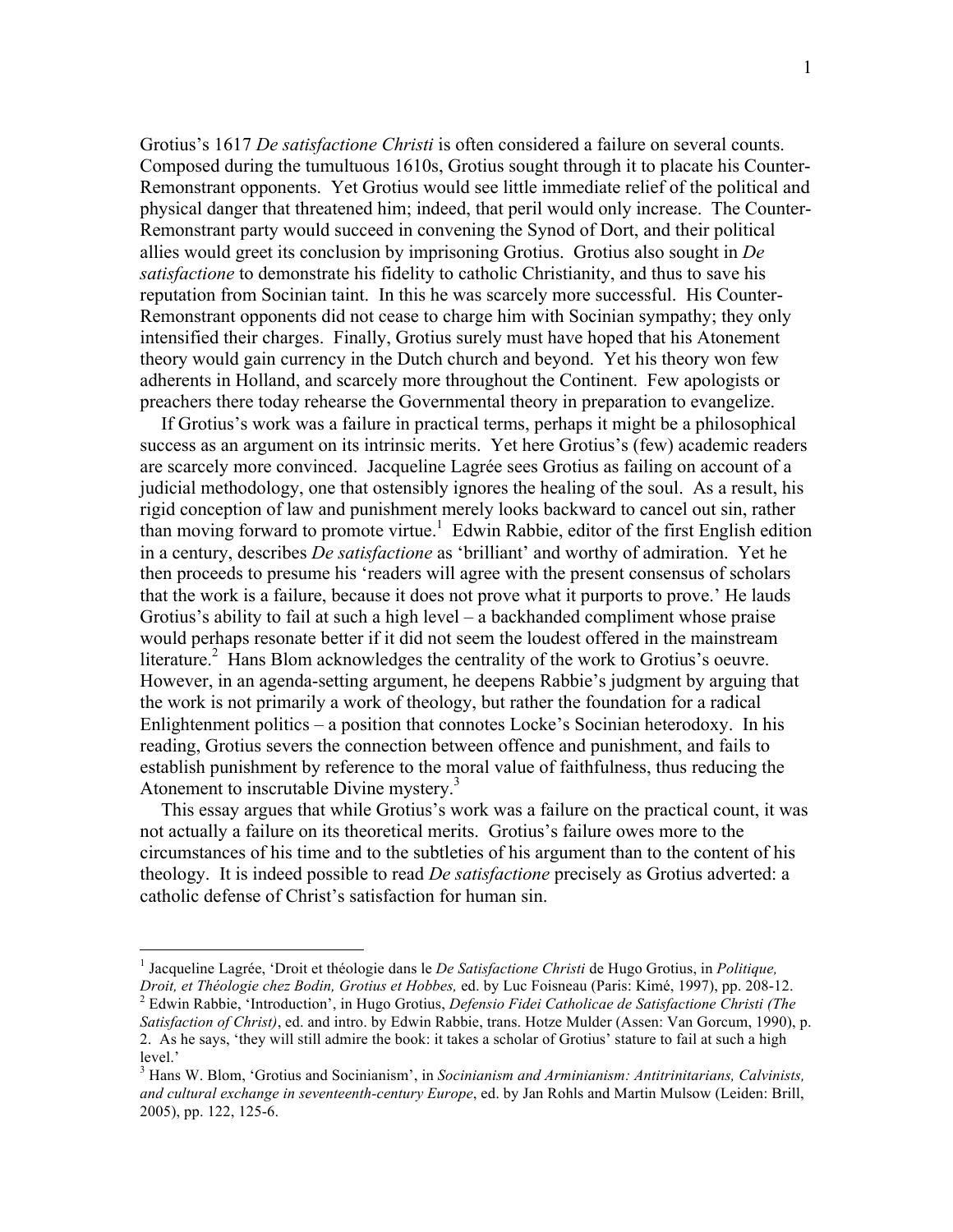What is meant by 'catholic'? Early in *De satisfactione*, Grotius purports to advance those beliefs which, 'as derived from sacred Scripture, the church of Christ has until now upheld with unshaken faith.<sup>4</sup> He thus emphasizes as catholic both long usage within Christendom and Scriptural foundations. This understanding of catholicity reflects his approach in other works. For instance, in both *Meletius* and *De veritate,* he sets out to expound the long-used commonalities between 'all Christian nations' (Eastern, Roman, and Reformed), rather than adjudicating areas of divergence. He identifies as catholic those doctrines that all three branches can agree on, despite their bitter divisions on other matters.<sup>5</sup> Moreover, in *De imperio,* Grotius emphasizes early church foundations by praising the early church for its unity and harmony, achieved through a broad latitude on inessentials rather than through expanding the realm of orthodoxy on such indifferent matters. 6 Finally, throughout his corpus he lionizes the early catholic church as a period of great learning, and heavily cites harmonizers of faith and reason such as Lactantius, Ambrose, Augustine, and John Chrysostom. Following their example, he provides philosophical reasons in *De veritate* for the possibility of the Resurrection of Christ and of the body after death.<sup>7</sup>

To Grotius, the catholic doctrine of the Atonement is that of substitutionary atonement. This doctrine sees human sin as an obstacle to God's favour. Such sin requires satisfaction through the shedding of blood, in order to make amends and to appease God's wrath against sin. Christ's passion and death is that satisfaction for sin: 'the punishment of our crimes was exacted of him'. <sup>8</sup> In bearing this burden, Christ upholds the demonstration of divine justice. When God accepts this sacrifice, God becomes reconciled to humanity, liberating humanity from eternal death, and making salvation possible.<sup>9</sup> By this standard, both the satisfaction theory of Anselm-Aquinas and the penal substitution theory of Calvin are catholic, even though their details differ from each other (and from Grotius). What matters most is their conclusion, in which they agree, rather than their intermediate premises, over which they disagree. By contrast, the theory of Socinus is not catholic, because it rejects Christ's passion and death as satisfactory.

Thus, despite the idiosyncracies of *De satisfactione,* its method and content both meet Grotius' test of catholicity. Grotius may differ from other catholic theories by interpreting Scripture through a philosophical-juridical hermeneutic rather than a more theological approach. Nonetheless, this method is not antithetical to catholic Christianity, whose many branches throughout time have unwaveringly upheld a Gospel that begins by

<sup>&</sup>lt;sup>4</sup> Hugo Grotius, *Defensio Fidei Catholicae de Satisfactione Christi (The Satisfaction of Christ)*, ed. and intro. Edwin Rabbie, trans. Hotze Mulder (Assen: Van Gorcum, 1990), I.1, pp. 90-1.

 $<sup>5</sup>$  'So the difference of opinions that is amongst Christians, cannot hinder their agreement in the principal</sup> things, that is, those commands, by which we have now recommended the Christian religion: And the certainty of these appears from hence, that those who being highly enraged against one another, having sought for matter of disagreement, never ventured to go so far as to deny, that these were the precepts of Christ.' Hugo Grotius, *The Truth of the Christian Religion*, ed. and intro. Maria Rosa Antognazza, trans. John LeClerc (Indianapolis, IN: Liberty Fund, 2012), II.17, p. 125.

<sup>6</sup> Hugo Grotius, *De Imperio Summarum Potestatum Circa Sacra (On the Power of Sovereigns Concerning Religious Affairs)*, critical edition with introduction, translation, and commentary by Harm-Jan Van Dam (Boston: Brill, 2001), V.9, pp. 268-75; VI.9, pp. 308-13; VIII.6, 380-83.<br>
<sup>7</sup> Christian Religion, II.7, pp. 105-6; II.10, pp. 110-3.<br>
<sup>8</sup> De satisfactione, I.59, pp. 128-31.<br>
<sup>9</sup> See De satisfactione, I.2, pp. 90-1; I.39,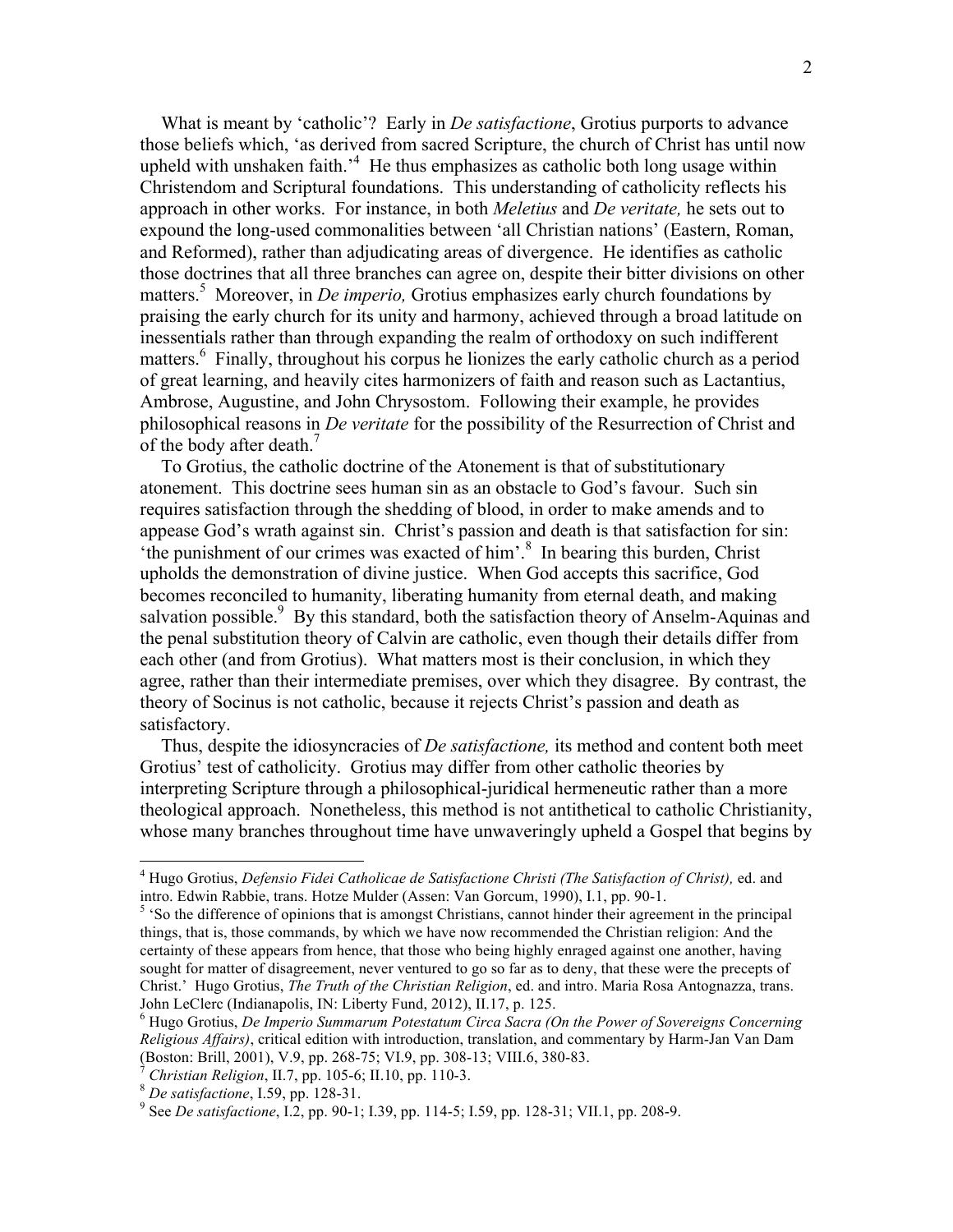asserting the harmony of faith and reason.<sup>10</sup> Likewise, while one must concede that Grotius's concept of satisfaction is not the Calvinist (and Kantian) deontological-juridical conception, in which Christ's death exactly pays the penalty, it is nonetheless a genuine teleological-political conception of satisfaction, in which Christ's death is the most fitting punishment for human redemption. Grotius's teleological hermeneutic of fittingness rather than necessity is no different than another of the standard catholic theories: that of Aquinas.

Yet if Grotius's work is a genuine theoretical defence of the catholic faith, its practical failure remains. Indeed, the grounds for its theoretical success may have helped to produce its practical failure. First, Grotius's attempt to persuade on a neutral philosophical basis, one available to Protestant, Roman Catholic, and perhaps even nonbeliever alike, was unlikely to sway any of these groups. Second, his belief in the potential efficacy of the Atonement for the entire church throughout time and space gave few rhetorical benefits to a small and distinct Dutch nation. Finally, his less-tangible language of prudence was unlikely to persuade a public seeking precise language of necessity for which to fight. The centre could not hold in the Netherlands (or on the Continent), as each side sought unambiguous and definitive distinctions from its adversaries in a time of war. For this reason, Grotius's attempt to forge a broad middle way was successful only in Britain. It was likely predestined to fail – as Grotius already seemed to know – in Continental Europe.

## *1. De Satisfactione: The Quest for Satisfactory Punishment*<sup>11</sup>

Grotius wrote *De satisfactione* during a decade personally productive but also politically portentous. The Calvinist-Arminian religio-political conflict was heating up, and Grotius did not shrink from the fray. By 1615, he faced regular charges of Socinianism from the Counter-Remonstrant party. But a study of *De satisfactione* does far more than to simply illustrate Grotius's historical situation. Indeed, if Grotius simply meant it as a speech-act to rehabilitate his reputation among Calvinists, he chose a rather curious approach: a detailed treatise, one referencing jurisprudence, citing pagan sources, and declining to engage with Anselm and Calvin. But this impractical approach permits Grotius to explore his philosophy of punishment, which reveals his surprising affinities with the catholic tradition that he professes.

Grotius begins his theory of the Atonement by reaffirming that Christ does not remove human sin, but indeed bears it. Sin brings a punishment *(poena)* that cannot be waived, although the weight of sin's burden can be transferred to Christ.<sup>12</sup> This punishment for human sin cannot be waived because God has created the universe according to this necessary and unchanging moral law. Thus far, these basic premises mark Grotius as defending the catholic understanding of substitutionary Atonement, but not yet as offering a distinct catholic theory.

 <sup>10</sup> John 1.1: 'In the beginning was *logos*, and *logos* was with God, and *logos* was God' (King James Version).

<sup>&</sup>lt;sup>11</sup> See also Jeremy Geddert, *Hugo Grotius and the Modern Theology of Freedom: Transcending Natural Rights* (London: Routledge, 2017), pp. 174-82. <sup>12</sup> *De satisfactione*, I.20-6, pp. 100-5.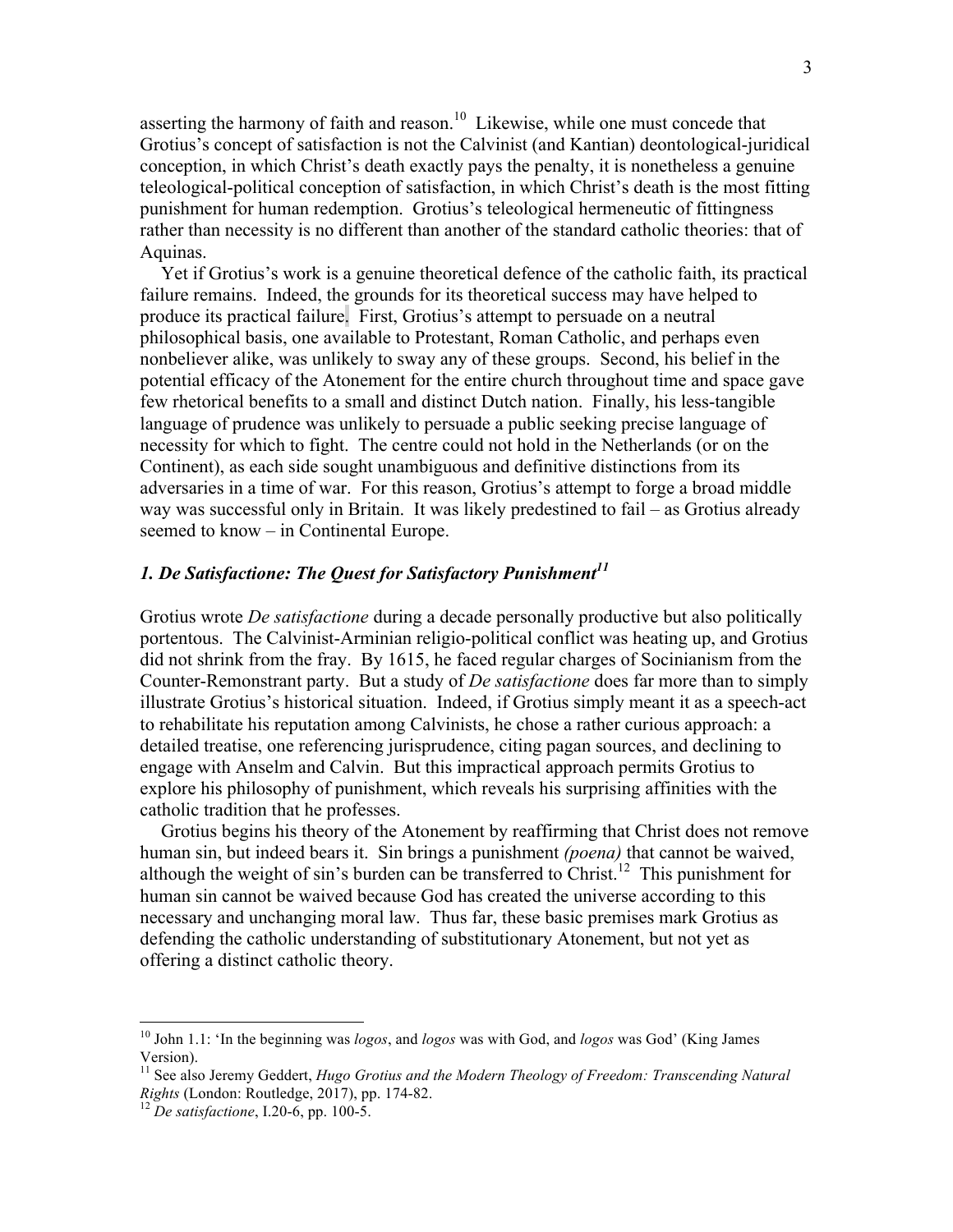Grotius's first distinct premise is this: the Atonement is not a matter of civil law, but a matter of criminal punishment. Humanity is not a defendant owing a liability to God the plaintiff. Rather, humanity stands convicted of a crime before God's moral-political government. Humanity has not taken something from God; rather, humanity has offended against God.<sup>13</sup> In other words, Grotius employs not the commercial language of a payment but the moral language of a crime.

Grotius's second distinct premise follows from the first: God does not hold a private relationship to the sinner, as that of an economic creditor, but a public relationship to all of humanity, as that of a governor.<sup>14</sup> Sin is not simply a matter of an individual having offended against God; rather, it is the matter of a human race having sinned against the entire moral-political order of which God is ruler.<sup>15</sup>

By framing the Atonement within a public criminal law paradigm rather than a private civil law one, Grotius imposes on the right-holder a duty. If the Atonement were a civil law matter of debt repayment, God the creditor would possess a right against the goods of the debtor, but no corresponding duty to claim them. Hence, God could simply release the debtor for any reason – or for no reason at all. (According to Grotius, this is Socinus's position.) By contrast, in a criminal law case, the right-holder is the governor. However, his right is only a right to pursue the pre-existing purposes of punishment. Grotius here identifies these purposes as 'the preservation of order and an example,'<sup>16</sup> and later expands clarifies them in  $IBP$  as correction, example, and satisfaction.<sup>17</sup>

For this reason, the governor's right is in fact a duty to the future of the society that he or she governs. When the wrongdoer commits a crime, he or she does not primarily offend against an individual, but against the entire commonwealth. The harm to the public realm explains why the state and not the immediate victim brings the charges.<sup>18</sup>

<sup>&</sup>lt;sup>13</sup> *De satisfactione*, II.16, pp. 142-3.<br><sup>14</sup> *De satisfactione*, II.1-5, pp. 132-5.<br><sup>15</sup> In his fine article 'Grotius and Socinianism' Blom reads *De satisfactione* with sensitivity, notes its centrality to Grotius's jurisprudence, and traces its seeming discrepancies with *De Iure Praedae* and *De Iure Belli ac Pacis* [= *IBP*] (see pp. 135-7)*.* One such apparent discrepancy is Grotius's insistence in *De satisfactione*, II.5, pp. 134-7 that punishment requires a superior authority, which he appears to jettison in the later *IBP.* In *IBP,* Grotius states that, prior to the institution of government, every individual not guilty of a crime has the natural right (i.e. moral authority) to punish those guilty of that crime, even if the punisher and punished share an equalitarian relationship rather than a superior-subordinate one. Thus, he seems to suggest the pre-existence of an informal human moral authority that must be satisfied through punishment. Only after those individuals consensually delegate their natural moral authority to the government does the government acquire exclusive punishing authority; only now does the state organize and codify the pre-existing human moral authority into a governing authority. Yet unlike human government, God's government does not come into being through consent; it is more akin to Grotius's parental authority. There is never a pre-existing condition prior to the institution of Divine government (much like a child never exists prior to the punishing authority of his father). This suggests that the natural human moral authority to punish prior to human government is only the right to uphold informal human moral authority; there can be no natural human punishing authority to satisfy the integrity of *God's* moral authority. For this reason, the insistence on punishment by a superior in *De satisfactione* need not be inconsistent with natural human punishing authority in *IBP,* because the former speaks of uncreated divine government and the latter of consensual human government.<br><sup>16</sup> De satisfactione, II.16, pp. 142-3.

<sup>&</sup>lt;sup>17</sup> Hugo Grotius, *The Rights of War and Peace*, ed. by Richard Tuck, from the Edition by Jean Barbeyrac [= *IBP*] (Indianapolis, IN: Liberty Fund, 2005), II.20.4.1, p. 956; II.20.5.1-3, pp. 959-61; II.20.6.1, p. 963. Grotius explicitly rejects as purposes not only revenge but also retribution.

<sup>18</sup> *De satisfactione*, II.6-2.8, pp. 136-9.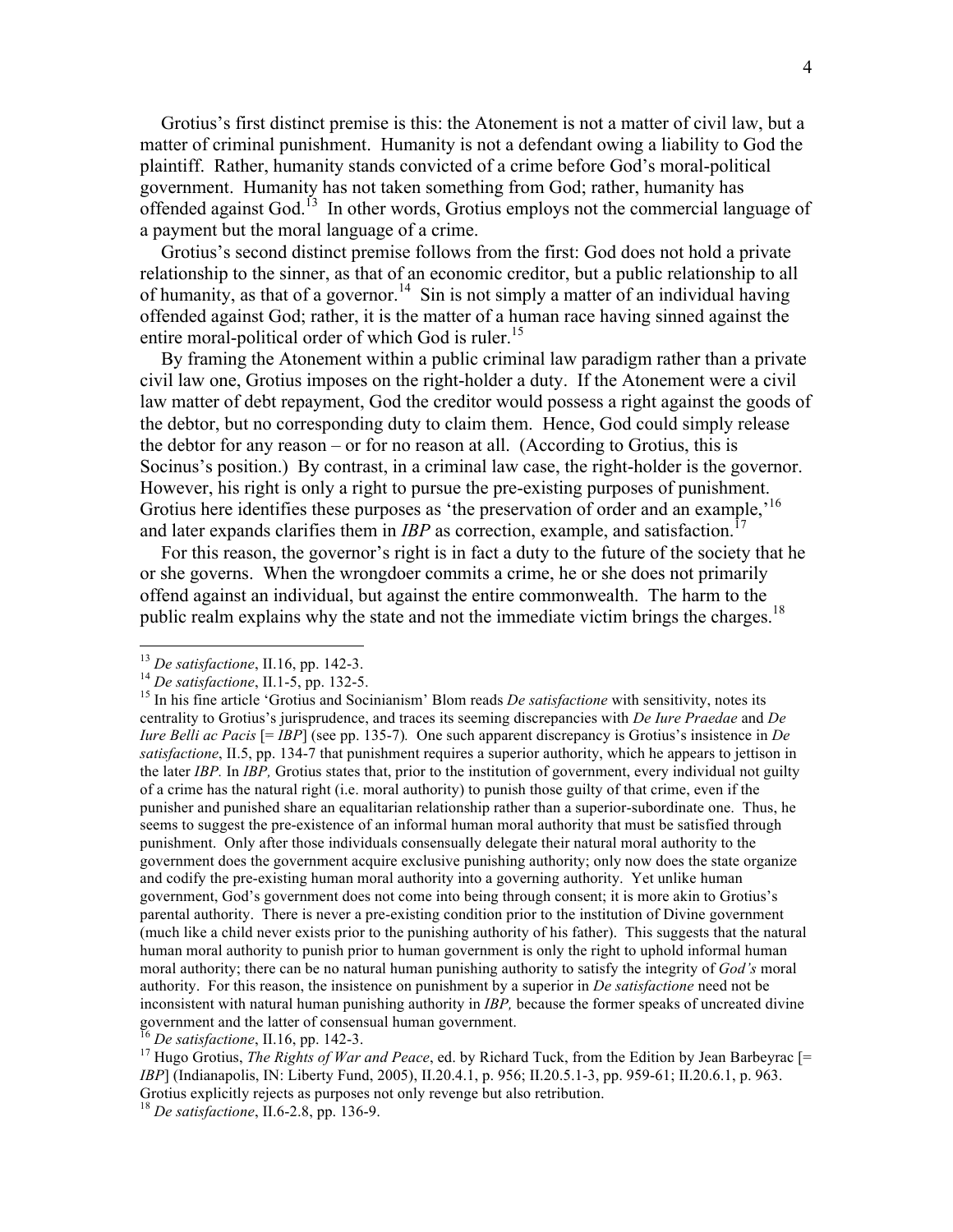Hence, the governor must address the criminal affront to the dignity, integrity, and credibility of the political order that he or she is responsible to rebuild and protect going forward. The governor cannot simply waive the punishment. Should he or she fail to redress this affront to the dignity of the law, he or she will encourage other potential criminals to act likewise.

One might thus conclude that Grotius licenses punishment in order to uphold the community. Yet in doing so, he cannot help but also address the intention of the individual. Unlike debt repayment, which simply requires the debtor to return the goods, criminal punishment addresses the criminal's intention and seeks to change or at least deter his or her future objectives. As Grotius says, 'the cause of punishment is the wrongness of the act, not that anything is lacking to me' – or presumably that anything is lacking to the community. Hence, when criminal punishment addresses the community's sense of trust, law, and order, it promotes the moral faithfulness of the individual.<sup>19</sup> For this reason, the treason of the criminal cannot stand: God must testify to the goodness of his moral order. Satisfaction is necessary.<sup>20</sup>

Yet satisfaction for a crime differs from satisfaction of a debt. As Grotius states in *IBP*, satisfaction is not a matter of revenge or even of retribution. Rather, satisfaction seeks to prevent the victim from being disrespected and thus similarly maltreated in the future.<sup>21</sup> But in this case, the 'victim' to be satisfied is not an individual creditor, or even the immediate target of the crime. Rather, as he says in *De satisfactione*, 'the order of things and the public good function as creditor.<sup>222</sup>

But how can one satisfy this communal 'creditor'? In debt repayment, the debtor satisfies the creditor by providing a remedy that is the exact inverse of the liability; in fact, it undoes the existing liability. But in criminal punishment, how can an exact punishment ever undo a crime? A crime is not a thing (such as a debt) that can be returned; it is an action that cannot be undone.<sup>23</sup> The closest analogue to undoing a crime would be the punishment of an eye for an eye and a tooth for a tooth. But this would (in the words of Gandhi) only leave the world blind and toothless. For this reason, punishment differs from debt repayment, in which 'the very nature of the thing determines the method and amount'; rather, punishment 'can only be determined by a free act of will.'24

Thus, crime (or sin) does not call for identical satisfaction *(solutio eiusdem)*, such as the deontological equal and opposite transfer of an object (much less the equal and opposite commission of the crime). Rather, crime calls for equivalent satisfaction *(solutio tantidem)*, which we might define as the teleological striving to publicly respect

<sup>&</sup>lt;sup>19</sup> De satisfactione, II.10, pp. 138-41. For a counterpoint, see Blom, 'Grotius and Socinianism,' p. 139.<br><sup>20</sup> De satisfactione, II.3-5, pp. 132-5; II.13, pp. 140-1; V.15, pp. 182-3. In this sense, Grotius is consistent

from *De satisfactione* to *IBP*. For a counterpoint, see Christian Gellinek, *Hugo Grotius* (Boston: Twayne, 1983).<br> $^{21}$  IBP II.20.5.1, pp. 959-60; II.20.10.2-7, pp. 977-83.

<sup>&</sup>lt;sup>22</sup> *De satisfactione*, II.19, pp. 144-5.<br><sup>23</sup> Indeed, Grotius's implicit recognition foreshadows elements of contemporary chaos theory, popularized in the example of a butterfly flapping its wings in Brazil and causing a tornado in Texas. The effect of something as small as a butterfly cannot be undone, but only countered.

<sup>24</sup> *De satisfactione*, II.11, pp. 140-1.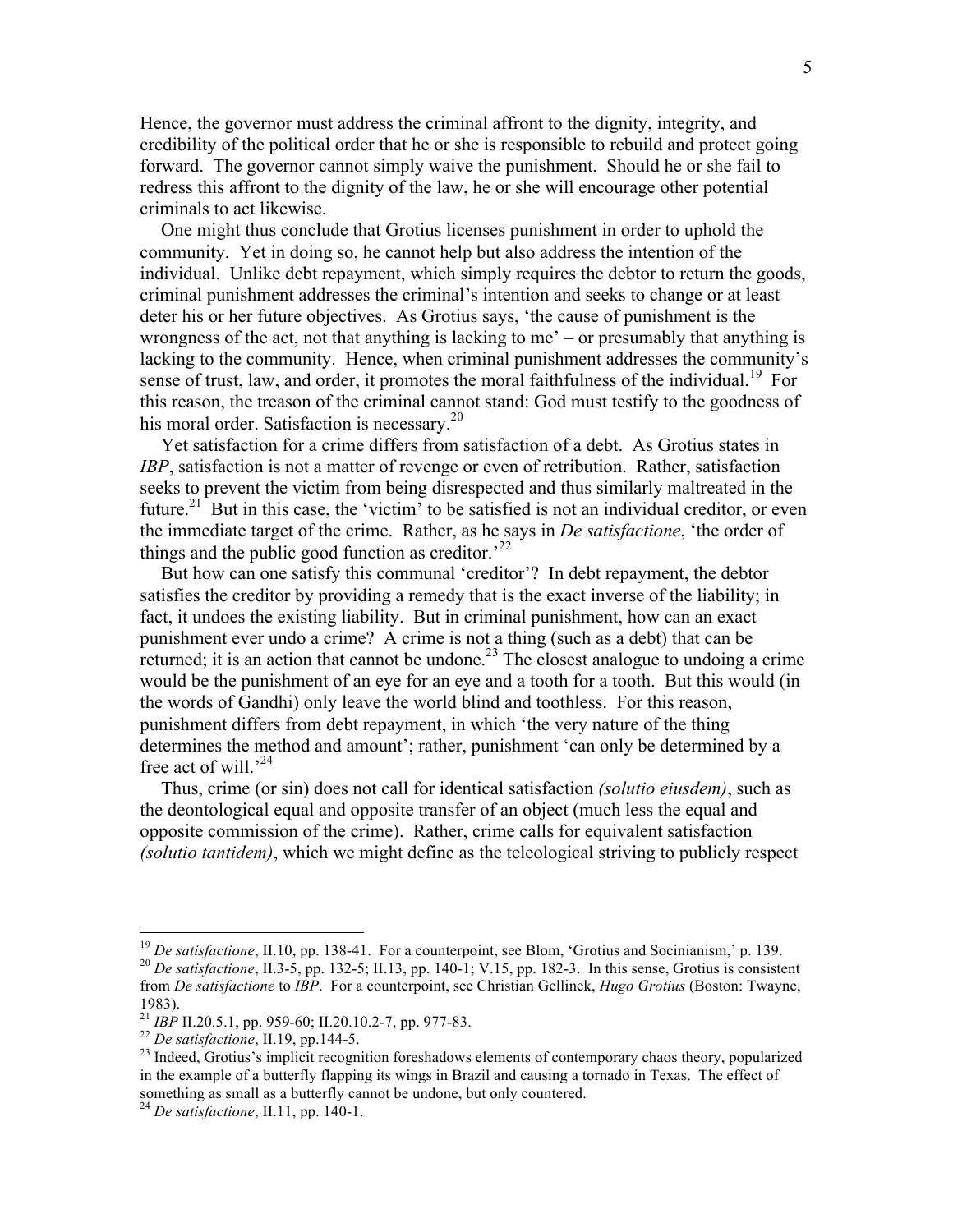and honour the axiological purposes of human moral-political existence.<sup>25</sup> Criminal satisfaction is not a thing that can be measured with exact correspondence to the crime, but an action that carries forward indefinitely to meet the effects of the crime. Furthermore, the equivalent satisfaction of criminal punishment does not deal in objects, but rather with personal subjects who are never identical from one to another. This personal element renders equivalent satisfaction especially appropriate to the Christian for whom the fullest manifestation of truth is not a literal set of objective commands but the subjective person of Christ.<sup>26</sup> Christ does not issue a new set of commands; rather, he personally exemplifies the spirit of the law that underlies the old commands.

The third unique premise of Grotius's theory is this: God's specific ordinance stipulating death as the penalty for human sin is not an act of Creation. In other words, it is not like the aforementioned immutable natural law that sin *in general* must be punished. Rather, it is a positive ordinance of God as moral Governor of the universe. It is 'less properly natural', as it does not partake of necessity, but rather is 'appropriate' or 'fitting' (*convenientia*), as it has a 'harmony with nature'.<sup>27</sup> Such positive ordinances do not have an 'inflexible rectitude'; instead, a different punishment might be 'very fitting to the nature and order of things.'

However, God's positive law can only be altered (presumably to provide equivalent satisfaction) if there is a good cause to do so, and not for any 'unimportant reason'.<sup>28</sup> Fortunately, the maintenance of God's government permits – and actually calls for – such a dispensation. God's initial law commanding the death penalty for sin was surely the best way to deter sin. After all, the supreme penalty of death ought to function as the strongest possible disincentive toward sin. However, after Adam's sin, and the consequent sin of the rest of humanity, this high-stakes punishment paradoxically now functions as the very worst disincentive. If every person tainted by original sin now faces the gallows, why should anyone act virtuously or practice religion between now and that inevitable eternal death? There would be no relationship between any person's future acts (virtuous or vicious) and their happiness or suffering in the hereafter.<sup>29</sup> Of course, the person's virtuous acts and worship of God would still be intrinsically worthwhile. But as original sin indicates, intrinsic motives are not perfectly sufficient to motivate human action; if it were otherwise, Adam would not have sinned, and there would be no need for Atonement in the first place. Because humans are always at least somewhat motivated by extrinsic considerations of punishment, they would thus cease to act

 <sup>25</sup> *De satisfactione*,VI.16, pp. 196-7; VI.29, pp. 204-5; Edwards A. Park *et al,* eds., *Bibliotheca Sacra*, Vol.

<sup>26</sup> Indeed, in contrast to the Qur'an, much of Christian Scripture consists not of commandment but of history, narrative and parable.

<sup>&</sup>lt;sup>27</sup> *De satisfactione*, III.6-3.12, pp. 152-7; See also *IBP*, Prol. 8, pp. 85-6; Hugo Grotius, letter to Willem de Groot, 18 May 1615, in Herbert F. Wright, *Some Less Known Works of Hugo Grotius* (Leiden: Brill, 1928), pp. 208-10, *BW* 1.405 (pp. 389-391).

pp. 208-10, *BW* I.405 (pp. 389-391). <sup>28</sup> *De satisfactione*, III.12, pp. 156-7. Grotius outlines other reasons to pardon (or not to pardon) in *IBP* (see II.20.4.1, p. 956; II.20.22.1, pp. 996-7; II.20.23-27, pp. 998-1002; II.20.36, pp. 1015-7). Indeed, as Grotius clarifies in *De satisfactione*, II.16, pp. 142-3, God's action in the Atonement is that of clemency *(indulgentia)*, not liberality (*facilitate*): it apparently corresponds to Grotius's second category in *De Aequitate*, not his third.<br><sup>29</sup> This argument appears to echo that of Diodotus in Thucydides' Mytilenean debate.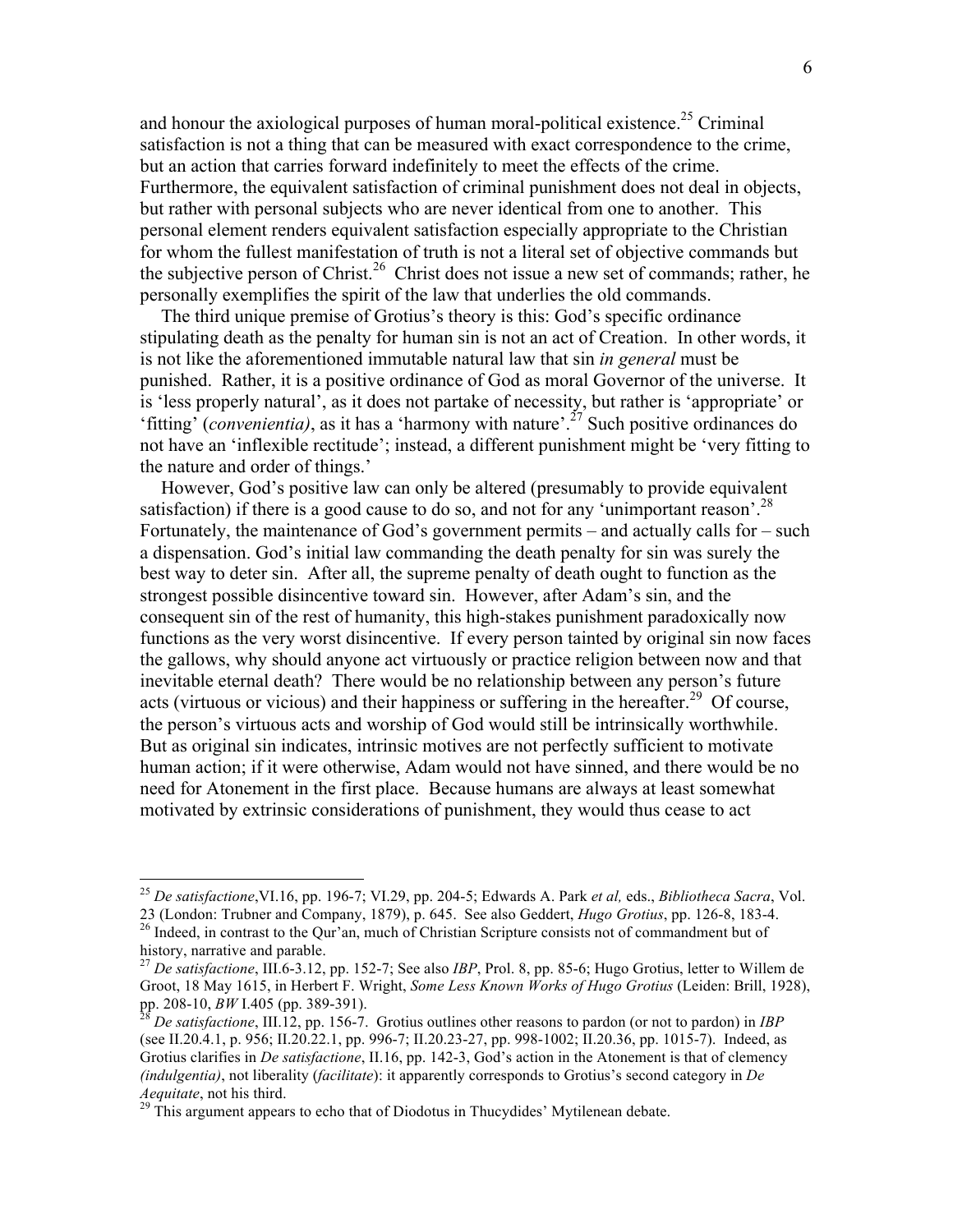according to virtue and religion if ultimate punishment were guaranteed.<sup>30</sup> Hence, if God continued to enforce this strict initial law, he would fatally paralyze the workings of his own moral government – a result entirely opposite to the purposes of punishment. This ultimate punishment would (ironically) produce the same effect as would the complete release from punishment that violates God's natural law as Creator.

Hence, God must determine a punishment that best balances the mathematical extremes of absolute punishment and absolute mercy. (Grotius's only element of deontological necessity is that God must act with teleological prudence: when one says that 'God must do this', what is properly meant is that 'it is proper for God to do this'.)<sup>31</sup> How can God find a golden mean that best shows displeasure with sin and yet provides hope of salvation? He does so by prudently ordaining Christ's substitutionary Atonement, which accomplishes both. On the one hand, when the sinless Christ suffers and dies, he shows to humanity the infinite seriousness of sin: 'Man sees the price that matches his sins.<sup>32</sup> (Indeed, Christ's equivalent satisfaction is no lesser a punishment than human damnation would be: while the punishment of one man for many may appear quantitatively lesser, the punishment of the Son of God for man is in fact qualitatively far greater. What is relaxed is not the punishment, but the strictness of the law.<sup>33</sup>) On the other hand, Christ's substitutionary punishment makes salvation possible for those who accept it. $34$  Hence, God the governor attains the most prudent possible extrinsic balance of fear of punishment and hope of gain. In Grotius's view, Socinus' nonsubstitutionary theory does not do so.

What is more, God the Son's loving sacrifice also inspires in humanity the best possible intrinsic motives for virtue. Indeed, through Christ, God's forgiveness now becomes an active virtue. God must do more than simply passively not collect on his debt, as in the Socinian conception; God the Son actively deigns to become human, to suffer and to die. This active example of divine virtue then inspires active human virtues. By adding such intrinsic motives, God also prudently attains the best possible maximization of extrinsic and intrinsic motives: the fear of God and the love of God.<sup>35</sup>

 $30$  'If eternal death were to fall upon all, religion would totally have perished through despair of happiness.'<br>De satisfactione, V.4, pp. 176-7.

<sup>&</sup>lt;sup>31</sup> *De satisfactione*, II.17, pp. 142-3.<br><sup>32</sup> Hugo Grotius, *Meletius*, ed. and trans. by Guillaume H. M. Posthumus Meyjes (New York: Brill, 1988), § 47, p. 117. <sup>33</sup> This echoes Grotius's statements in *IBP* II.20.28, pp. 1002-3 and II.20.32, pp. 1010-2 that a governor

may punish according to desert, which may call for a more severe punishment than that set out in the positive law. Here the strictness of the law is also relaxed, as the punishment does not strictly follow the law, but this does not mean that the punishment is thereby lighter.

<sup>34</sup> *De satisfactione*, V.12, pp. 180-1. One might point out that *De satisfactione* is premised on the impossibility of full pardon without satisfaction (as Socinus advocates), while *IBP* and *De Aequitate* seem to differ by taking seriously the idea of pardon. Yet perhaps even this apparent fundamental divergence is not so wide. *De Satisfactione* argues that God cannot simply pardon without satisfaction. Yet in rejecting the 'exact correspondence' theory it does imply that at least some of the exact punishments will be pardoned. Likewise, *IBP* and *De Aequitate* argue the human governor might pardon some criminals from punishment – but not *all* criminals. When the respective governments of God and man view sin and crime as a whole, sin and crime *in general* must be punished, but not all *specific* sins and crimes must be punished with the specific punishment that they call for. This enables vicarious punishment, which Grotius defends and identifies in both the theological and human realms.

<sup>&</sup>lt;sup>35</sup> In *De satisfactione*, IV.21, pp. 170-3, Grotius then further emphasizes the point and widens his audience with an example from antiquity. The ancient Greek lawgiver Zaleucus had mandated a strict law that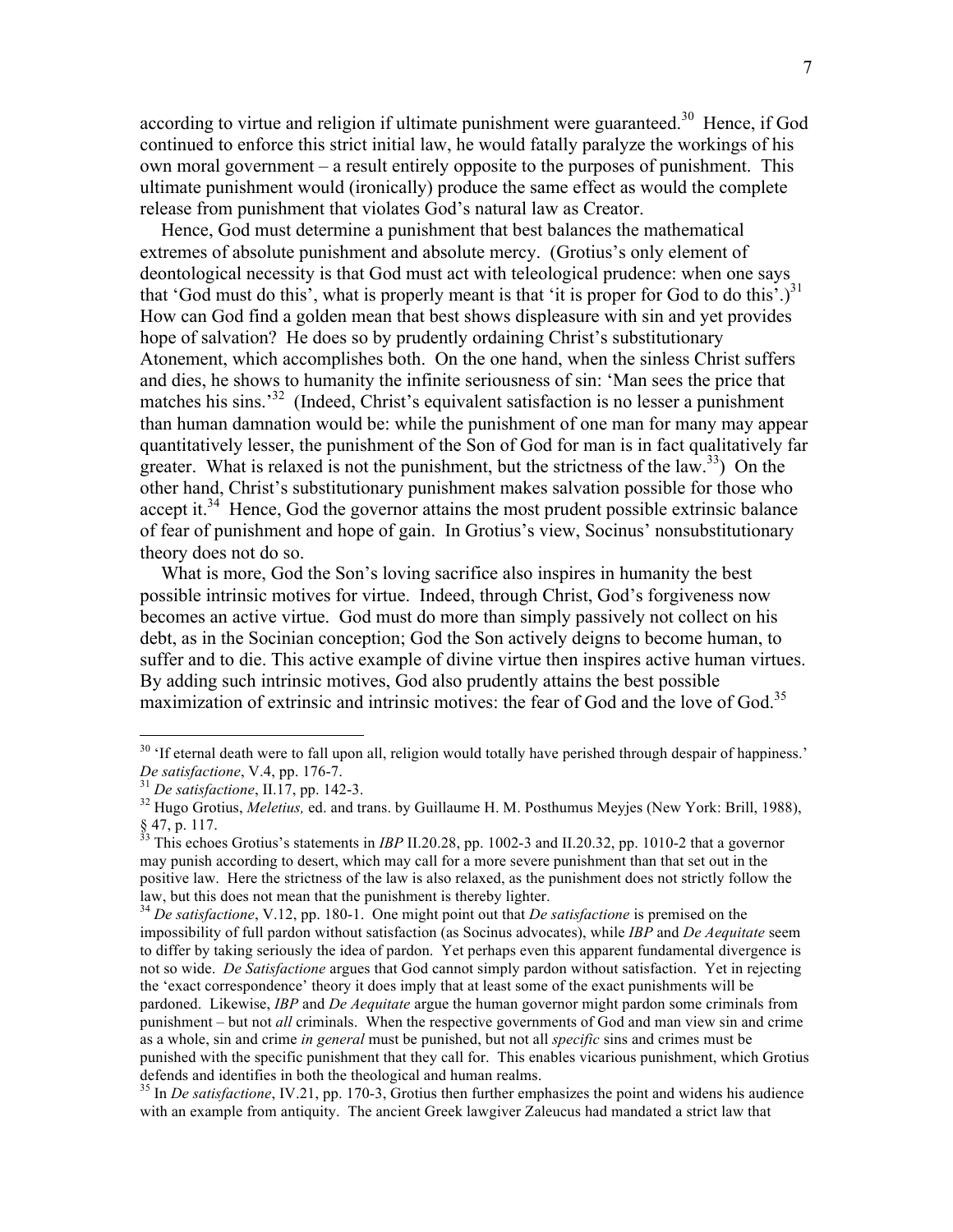Hence, when God provides the best extrinsic and intrinsic motives for future virtue, God the governor does not aim to undo sin (or crime), but rather to redeem it.<sup>36</sup> He aims to inspire future virtue in humanity. Thus, even Divine punishment must look forward rather than backward. $37$  One might, of course, pause here to ask how Grotius can justify hell. Unlike purgatory, hell is a place of permanent punishment that looks backward and thus can never produce virtue and its rewards. If all punishment is forward-looking, would this not compel Grotius to a proto-Unitarian universal salvation? On the contrary, Grotius avoids this conclusion by outlining in *IBP* one judicious exception to forwardlooking punishment. This exception is God's final judgment at the end of time. At the end of time, it becomes unintelligible to look ahead to a temporal future. Here and only here can God punish retributively according to pure desert, rather than punishing to promote community integrity and consequent individual faithfulness. (Indeed, one might say that any mathematically retributive punishment already exists outside of time, because its deontological dictates are grounded in eternal and person-independent natural law rather than in the positive law or prudence that deals with individuals.<sup>38</sup>) But although this 'end-of-time' punishment now looks backward rather than forward and has no reference to the future of the community, it need not be inscrutable, because it now (finally) follows the necessitarian 'exact correspondence' theory.<sup>39</sup> In any case, those who fail to profess faith in Christ's Atonement will fail to benefit in the future from his satisfaction and example, and at the last judgment must therefore be treated according to their inherent sinful desert. Grotius need not reference this 'end-of-time' exception in *De satisfactione*, because he is dealing there with the Atonement of the believing church rather than the final judgment of the unbelieving.

#### *2. Aquinas and the catholic Grotius*

Many observers understand Grotius to discard catholicity when he departs from the 'exact correspondence' theory. For instance, Nellen argues that 'like Socinus, [Grotius] could not regard satisfaction as payment in full; but this was the very point on which he had set out to refute the heretic.<sup>540</sup> And yet not all catholic Atonement theories – those defending the satisfaction of Christ – employ necessitarian language. In fact, the opposite is true. In particular, Grotius's theory displays surprising commonalities with the most widely-held of the catholic theories both then and now: the "satisfaction" theory.

The satisfaction theory originates in Anselm of Canterbury. According to Anselm, divine justice demands that humanity render perpetual honour to God. When humanity

adultery be punished with the loss of both eyes. When his own son was caught in adultery and brought to be blinded, Zaleucus plucked out his son's first eye, then plucked out one of his own. Thus 'he conceded to the law the due measure of punishment, while with an admirable tempering of equity he divided himself between the merciful father and the just lawgiver.' What Zaleucus did for the finite crime of one, Christ did for the infinite sin of all – or at least all who believe in his substitutionary Atonement. <sup>36</sup> One might point out that in *IBP* II.20.7.2-3, pp. 963-5, Grotius permits capital punishment. Yet even

here, he seems to justify it according to forward-looking purposes. See Geddert, *Hugo Grotius*, p. 124. <sup>37</sup> For a counterpoint, see Henk Nellen, *Hugo Grotius: A Lifelong Struggle for Peace in Church and State*,

*<sup>1583-1645 (</sup>Leiden: Brill, 2014), pp. 237-8.*<br><sup>38</sup> *IBP II.20.4.2, p. 958.*<br><sup>39</sup> See Blom, 'Grotius and Socinianism,' pp. 130, 136.<br><sup>40</sup> Nellen, *Hugo Grotius*, p. 237.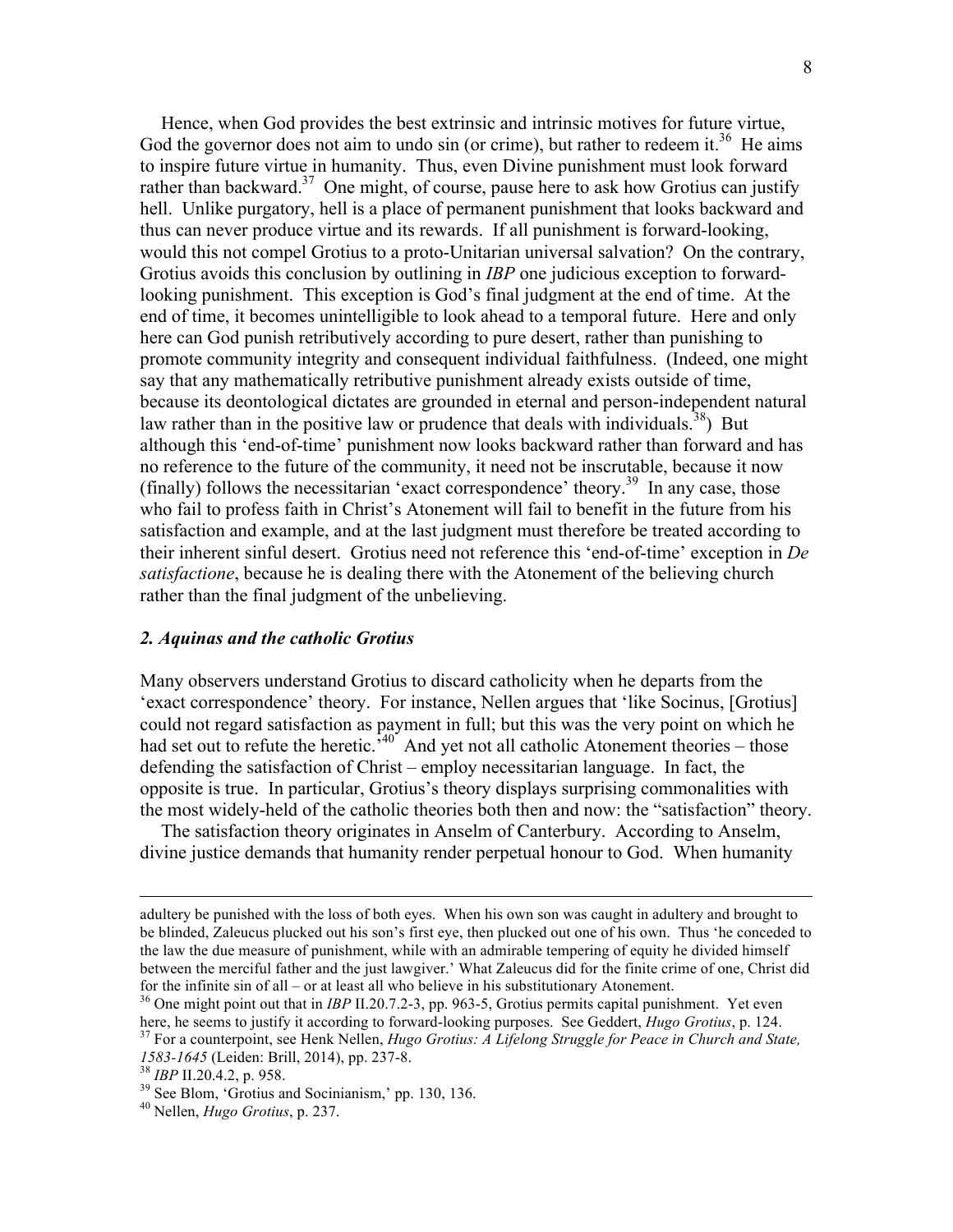sins, humanity fails to do so, and by missing this payment (so to speak), incurs a debt of honour. What is more, these sinful demerits of honour-payment are taken from an infinite God, meaning that the debt is infinite. Humanity cannot repay it, and thus stands consigned to a hellish debtor's prison.

Aquinas then further develops the satisfaction theory. Together with Anselm, he argues that Christ – unlike sinful humanity – offers perpetual honour to God. Fortunately, Christ also does more than this, by voluntarily submitting to passion and death. In doing so, Aquinas argues that Christ gives to God more honour 'than what was required to compensate for the offense of the human race', and thus earns infinite merits.<sup>41</sup> Christ then renounces his own claim on these merits, and God subsequently applies this heavenly treasury to the church. Those who receive the sacraments of the church reap this reward, in which Christ's infinite surplus of merits is applied against their infinite debt.

The Anselm-Aquinas view appears to be a rather mathematical approach: the merits earned by Christ are applied exactly to the demerits of each person who joins the church. By comparison, Grotius appears a deviation from a catholic view that (to this point) deals in the necessity of mathematics rather than the free will of prudential judgment. Yet Aquinas then introduces an element of that very judgment into what might otherwise appear a necessitarian 'exact correspondence' theory. He argues that the passion and death of Christ was not, in fact, the only way to atone for sin. The Atonement was 'both *good* and *befitting* the Divine dignity.' The terms 'good' and 'befitting' connote not a paradigm of deontological necessity but of teleology. Aquinas continues, 'other possible means were not lacking on God's part'. Aquinas even suggests in a Eucharistic hymn (*'Adoro te devote'*) that one drop of blood from the infinitely perfect Christ would have sufficed to atone for human sin. Nonetheless, if Aquinas does not believe that Christ's death was the *only* way to save humanity, he does believe that Christ's passion and death was the best or most fitting way to save humanity – and to maintain the 'divine dignity' so central to Grotius's aptiv-named 'governmental' theory.<sup>42</sup> In this way, Aquinas chooses virtually the same reasoning as Grotius would later employ.

Throughout his work, Aquinas repeats this language of fit (*conveniens*),<sup>43</sup> and then echoes this distinction between the minimum necessary punishment and the best possible one. In particular, he maps this distinction onto his treatments of necessity and of satisfaction. In regard to necessity, he does so by considering the question of whether it was necessary for Christ to become Incarnate in the flesh. To answer, he first states that the term 'necessary' can mean two things. First, a thing is necessary when 'the end cannot be without it': food is necessary for human survival. Second, a thing is necessary when 'the end is attained better and more conveniently': a horse is necessary for a journey.<sup>44</sup> Only the latter type of necessity applies to the Incarnation. The Incarnation was not the only way to restore human nature, but it was the best way to do so. It best strengthened human faith, hope, and charity; it gave a dignity to embodied humanity; and

<sup>&</sup>lt;sup>41</sup> St. Thomas Aquinas, *Summa Theologiae* [= *ST*] III, 2nd edn, trans. Fathers of the English Dominican Province (London: Burns Oates and Washbourne, 1920), Qu. 48.2; 48.4. <sup>42</sup> Aquinas, *ST* III, 46.2. <sup>43</sup> Aquinas, *ST* III, 1, 50.1. <sup>44</sup> Aquinas, *ST* III, 1.2.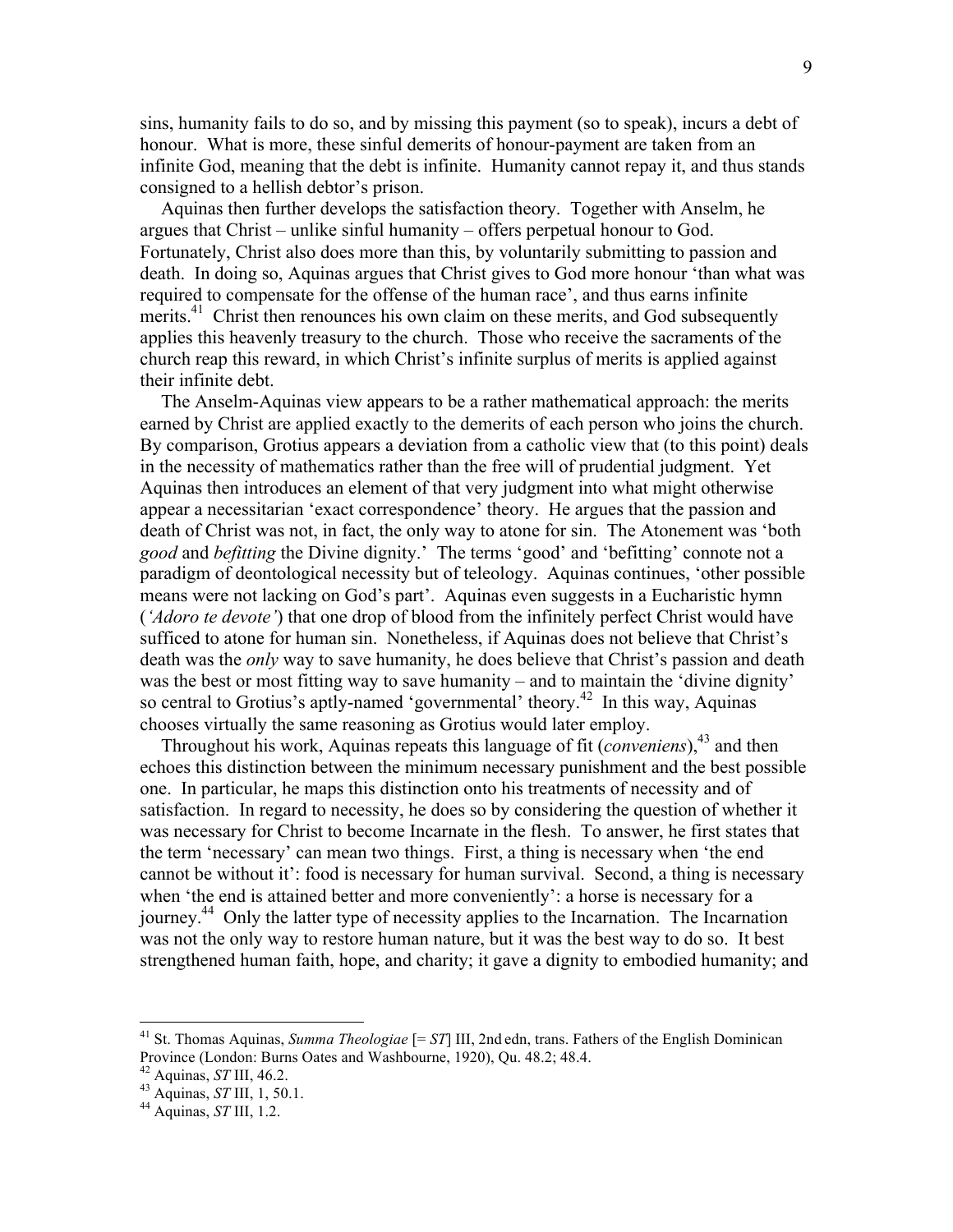it showed the Resurrection power of overcoming death.<sup>45</sup> It is odd that Aquinas should even use the term 'necessity' to refer to this category. Instead of classifying these two categories as species of the genus 'necessity', he might more easily have distinguished two genera: 'necessity' and 'fit'. Perhaps he does so in order to show the necessity that the agent (in this case, God) prudently determine the best fit, much like Grotius would argue.

Aquinas also uses this distinction between the minimum necessary punishment and the best possible one to explore Christ's satisfaction in the Atonement. Here he argues that only the perfect Christ could offer satisfaction for human sin against God. Yet 'God was not bound to satisfy'.<sup>46</sup> God's divine economy did not demand Christ's death as a matter of strict necessity; he could have simply consigned all of humanity to eternal perdition. But Christ's death allowed the possibility of eternal felicity, which – while not necessary – is surely the most fitting outcome.

One might attempt to argue that Aquinas's non-necessitarian approach paves the way for Socinus. After all, if one avers that Christ's death is not the exact correspondence to human sin, then one could say that Christ's death was not *strictly* necessary. But for Aquinas, Christ's death is yet required by the standards of teleology – a point on which Grotius would later agree. It is only when one takes a non-necessitarian approach, and then excises its teleology, that one prepares the way to eliminate satisfaction.<sup>47</sup>

#### *3. Grotius's Predestined Practical Failure in Counter-Remonstrant Holland*

Grotius's defence of Christian orthodoxy did not persuade his intellectual or popular Counter-Remonstrant adversaries. Holland may have commissioned the young Grotius as its official historiographer, but this honour had clearly purchased for Grotius only fleeting political and cultural capital. Grotius shortly found himself on trial, facing execution. He would be officially unwelcome in his home country for the remainder of his life.

This rejection of Grotius should not be surprising; it was almost foreordained. Grotius was writing in a country that had only in 1581 declared itself a republic and had only in the Twelve Years' Truce of 1609 won *de facto* independence from its Catholic Spanish masters. Its sovereign independence would not be assured until the 1648 Peace of Münster. A country with unrecognized rule (and thus unrecognized freedom of Protestant practice) was surely in little mood to embrace a position of equivalent satisfaction borrowed from Aquinas, whose spirit had permeated the Counter-Reformational Council of Trent. On the contrary, a defense of identical satisfaction would promote both a catholic position and a stronger distinctiveness from the Roman church, thus further asserting a pious yet distinct Dutch identity. It is not entirely surprising that the Synod of Dort was soon followed by renewed hostilities with Spain in Bohemia, which helped to precipitate the Thirty Years' War.

In this context, the various principles of Counter-Remonstrant Calvinism were almost predestined to defeat their Remonstrant Grotian adversaries in a war of words. The first unpopular Grotian principle was the embrace of the natural virtue of prudence, one he shared with Aquinas. Grotius did agree with the Counter-Remonstrants in rejecting – or

<sup>&</sup>lt;sup>45</sup> Aquinas, *ST* III, 46.3, 50.1.<br><sup>46</sup> Aquinas, *ST* III, 1.2.<br><sup>47</sup> For a counter-point, see Nellen, *Hugo Grotius*, p. 237.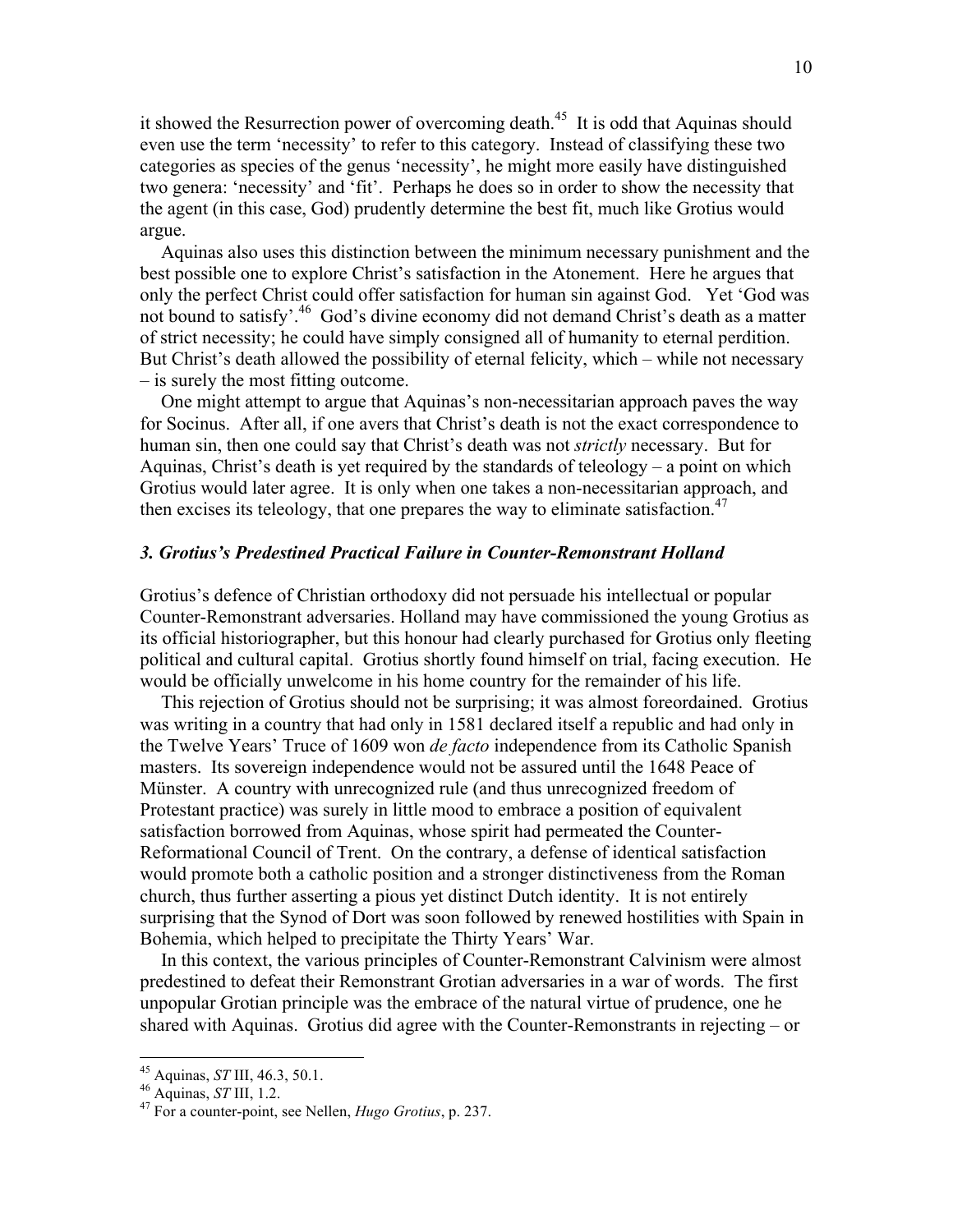at least rejecting as essential – many Thomistic theological developments, such as the treasury of merits or venial and mortal sins. But in *De satisfactione*, he embraced the Aristotelian virtue of prudence so central to Aquinas's political thought. Where Aquinas had implied this natural virtue in his concept of equivalent satisfaction, Grotius made it explicit. By employing pagan philosophy and natural virtues to supplement his Scriptural exegesis, he sought a ground of reason procedurally acceptable and neutral to all, even to unbelievers.

Yet this embrace of Aristotle would not endear Grotius to his Remonstrant audience. Aristotle's thought had earned deep criticism from Calvin, as well as many an antagonistic polemic during the development of Reformed orthodoxy.<sup>48</sup> The very concept of a natural virtue attainable by natural human effort would be off-putting to Grotius's audience. But Grotius would further portray God's prudence as co-equal with his love. This would do even less to commend his argument to an audience for whom 'there was no easy alliance between philosophy and theology'. <sup>49</sup> Even Gale, the major Reformed figure most friendly to philosophy, and one whose method Grotius in some ways followed in *De veritate*, argued that ends of philosophy were inadmissible.<sup>50</sup>

It is true that the Dutch Republic saw a revival of scholasticism during the development of Reformed orthodoxy, beginning around the turn of the seventeenth century. Yet this revival refers more to the institutionalization and professionalization of Reformed doctrine than to any attempt to reconcile the content of pagan philosophy with Christianity. As Muller notes, 'the term "scholasticism," when applied to these efforts indicates primarily, therefore, a method and not a particular content'.<sup>51</sup> While its chief thinkers embraced the methods and logic of scholasticism (and their Aristotelian inspiration), they did not embrace Aristotle's metaphysics or ethics, which were thought to be fatally flawed. Hence, Grotius's frequent citation of pagan philosophy would not be seen favourably as evidence for the universality of proto-Christian themes. Rather, it would be taken as evidence of a prideful belief in philosophy. What is more, such a position could be seen to criticize events such as the iconoclastic 1566 Beeldenstorm that had helped to galvanize the Dutch revolt, and thus by extension impugn the founding sentiments of the republic.

Second, the Counter-Remonstrant doctrine of limited atonement was perhaps also predestined to outdo in popularity Grotius's concept of unlimited atonement in *De satisfactione*. Grotius sees Christ as bearing punishment on behalf of human sin in general, not simply the sin of those individuals elected by God. This means that all can potentially attain salvation, if they will only profess faith in Christ and be baptized into the church. Once again, Grotius may take issue with the specific Roman doctrines of penance, purgatory, indulgence, and merits, but he implicitly endorses its idea of potential salvation for the entire church. This could be seen to legitimize the claimed

 <sup>48</sup> R. A. Muller, *Post-Reformation Reformed Dogmatics: The Rise And Development Of Reformed Orthodoxy*, *ca. 1520 to ca. 1725*, Vol. 1: Prolegomena To Theology, 2nd edn (Grand Rapids, MI: Baker Academic, 2003), pp. 364-5.<br><sup>49</sup> Muller, *Reformed Dogmatics*, p. 387.<br><sup>50</sup> Muller, *Reformed Dogmatics*, pp. 392-4.<br><sup>51</sup> Muller, *Reformed Dogmatics*, pp. 35, 361. See also William J. van Asselt, 'Scholasticism Revisited:

Methodological Reflections on the Study of Seventeenth-century Reformed Thought,' in *Seeing Things Their Way: Intellectual History and the Return of Religion*, ed. by Alister Chapman *et al* (Notre Dame, IN: University of Notre Dame Press, 2009), 156-9.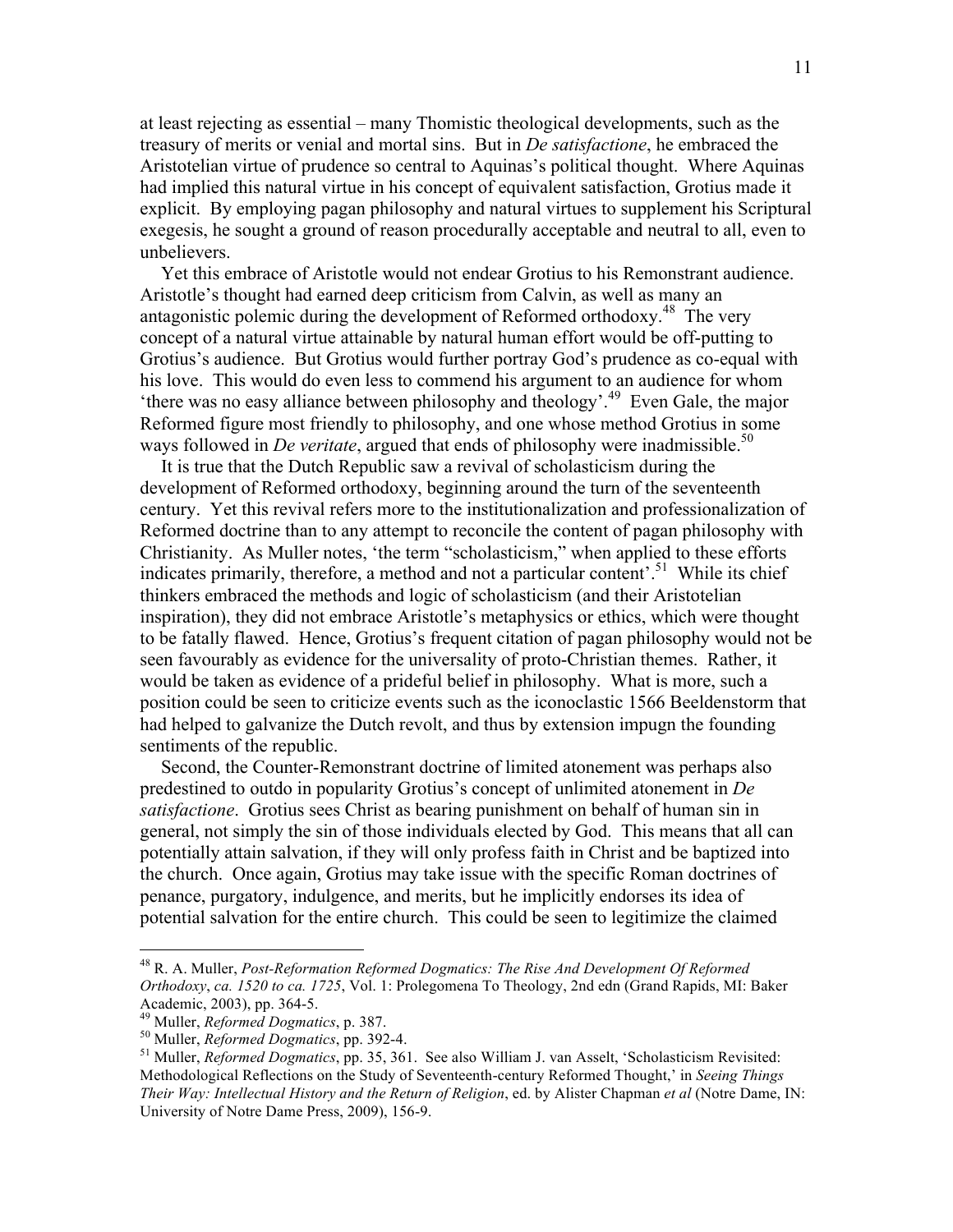faith of Roman Catholic masses across Europe, a position unlikely to appeal to Grotius's Counter-Remonstrant opponents. To them, the Atonement could not be available to all, even in a purely theoretical sense; it demands that some people – even perhaps *most* people – must be punished. <sup>52</sup> An Atonement theology promising salvation only to a few implicitly reinforced the political spirit of a small republic. By contrast, Grotius's approach (on its face) seemed to give comfort to Roman Christendom, and thus to Spanish legitimacy in the low countries.

Finally, Calvin's use of commercial Atonement language was likely to outdo Grotius's political language of equivalent satisfaction. Calvin speaks of a Christ who 'paid our ransom' and who 'purchased…grace for us', and thus satisfied 'by that price the justice of God.'53 Such formulations may not demand identical satisfaction, but they certainly seem to imply it. What is more, virtually all Reformed orthodox would later avoid categorizing the discipline of theology as *prudentia,* as the Remonstrants had asserted. This rejection further de-emphasized the idea of (Aristotelian) prudence even as an appropriate method of theology, let alone as central to its content.<sup>54</sup> By contrast, Grotius speaks of an equivalence ascertained through prudence. In doing so, he emphasizes a concept that is not simple and intuitive, but difficult to define and thus generally less persuasive to the casual reader. The natural mass desire for clarity over subtlety was undoubtedly exacerbated in Grotius's time and place by the wars roiling the Continent. When basic survival is threatened, whether physical, psychological or theological, few have the inclination to take up positions that naturally form a poor battle cry. The necessitarian idea that Christ paid one's exact debt or took on one's exact punishment surely feels far more immediately satisfying than the subtlety of a position in which Christ suffers as the best (rather than the *only*) substitute, or one in which he suffers for the less tangible sins of 'humanity in general'. Such subtlety is not conducive to a wide reception in a time of conflict.

#### *4. Grotius's Successful Reception in Britain*

Yet there is one country that avoided these infertile conditions for the Grotian seed: Britain. Only here did the Governmental theory take root. Grotius's connections across the Channel were widespread. His visit in 1613 was crucial in helping to establish Arminianism in Britain. During that sojourn he had contact with Lancelot Andrews and John Overall, not to mention King James I himself. Undeterred by their deaths shortly after his own exile, Grotius set about cultivating new English connections: Archbishop Laud and the Wren brothers. Grotius's love of Britain was never fully reciprocated, as few (other than Laud in 1640) would take risks to help a needy Grotius.<sup>55</sup> But Britain

<sup>&</sup>lt;sup>52</sup> Luther once remarked that 'scarcely one human being in a thousand is a true Christian'. Martin Luther, 'On Secular Authority: How Far Does the Obedience Owed to It Extend?', in *Luther and Calvin on Secular* 

<sup>&</sup>lt;sup>53</sup> Calvin, *Institutes*, II.17.3-5.<br><sup>54</sup> Muller, *Reformed Dogmatics*, 325-47. Muller identifies Keckermann as a notable exception, but one who "*does not* reflect the eventual Reformed Orthodox consensus."

<sup>&</sup>lt;sup>55</sup> Hugh Trevor-Roper, *From Counter-Reformation to Glorious Revolution* (Chicago: University of Chicago Press, 1994), pp. 52-72; James Deotis Roberts, Sr., *From Puritanism to Platonism* (The Hague: Martinus Nijhoff, 1968), p. 34.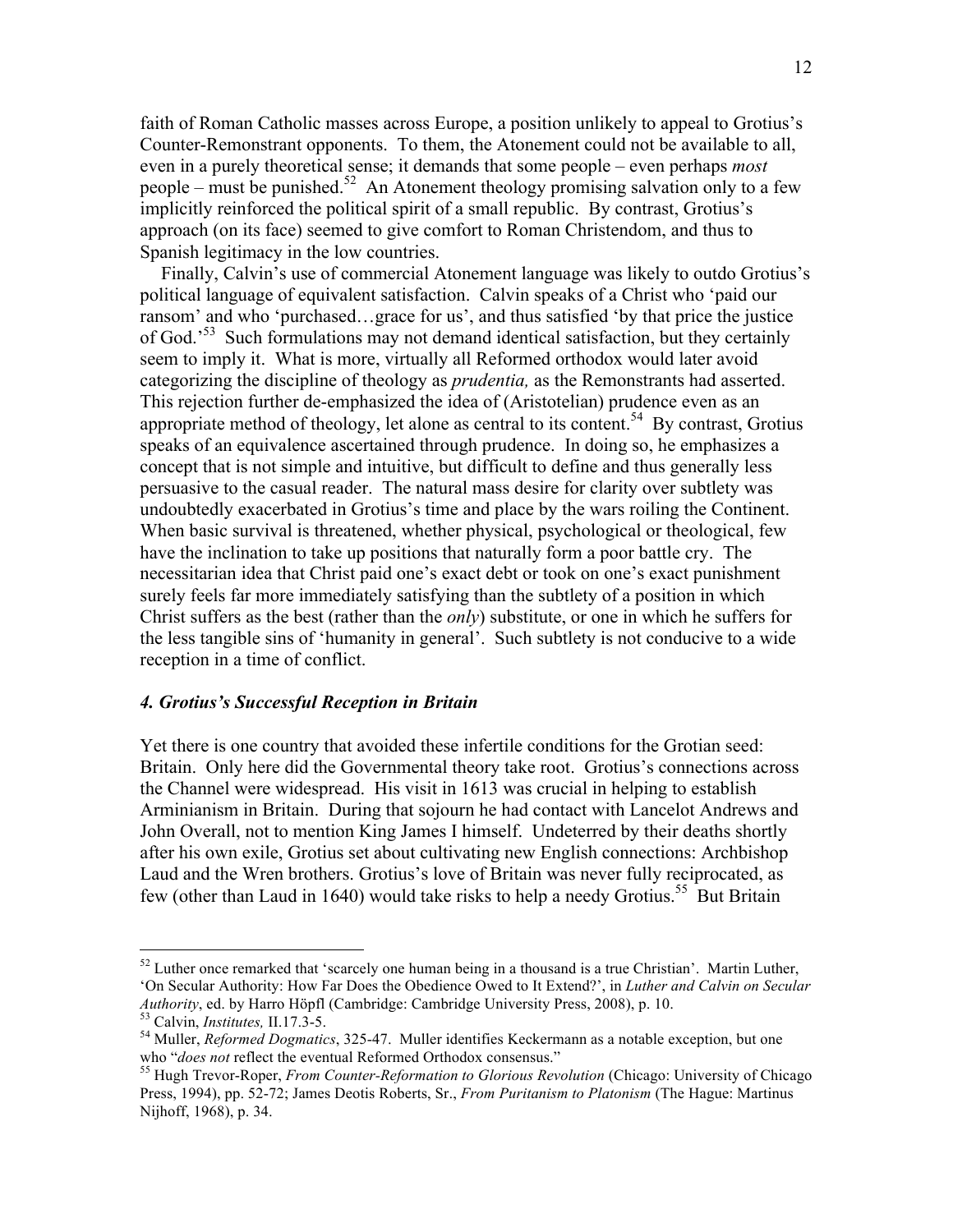nonetheless gave Grotius's Atonement theology a fair hearing. And if Grotius's ideas did not blossom there into a mighty oak, they did at least produce several brilliant flowers.

It is true, of course, that *De satisfactione* lacked – in Britain as elsewhere – the reach of other Atonement theories, such as those of Anselm-Aquinas or Calvin. Its direct lineage was limited by its modest three translations in English. Yet even these three English editions exceeded the combined total in other languages. Moreover, Latin editions of *De satisfactione* had already appeared in Britain by 1636, predating all other Latin editions outside Holland by a century. England also produced the majority of foreign translations of *De veritate* and the *Annotationes*. 56

Likewise, one must concede the paucity of literature on the subsequent history of Atonement theology, especially concerning its popular reception.<sup>57</sup> Yet it is possible to establish a lineage in Britain through three well-studied and influential English theologians who adopted Grotius's theory in part or in full.<sup>58</sup> Tracing this theological lineage does not simply establish a continuity of Grotian tradition and reception, but also shows a connection between the Grotian Atonement and the British 'middle way' approach, as each of the three figures rejected a strict and ossified concept of tradition yet affirmed and preached a Christianity that Grotius would deem 'catholic'. This historiography also shows a consistent misperception of such nuanced thinkers among their contemporary audiences, but unlike on the Continent, not one fatal to their continued reception.

#### *Richard Baxter*

One of the first prominent English theologians to espouse a form of the governmental theory was the seventeenth-century preacher, hymnist, and theologian Richard Baxter (1615-91). Baxter was a Puritan in regard to ecclesiology (if not theology), yet he persistently sought a peaceful middle way, while declaring himself (like Grotius) a catholic Christian. He helped to popularize the saying of Grotius's correspondent de Dominis, 'in fundamentals unity, in non-fundamentals liberty, in all things charity.<sup>59</sup> Baxter found no joy in the approaching 1642 Civil War, and blamed its cause on Parliament no less than the monarchy. He did ultimately join the Parliamentary army, but for an unusual reason: namely, to redirect (from within) its radical republican aims toward constitutional monarchy. Unsurprisingly, he earned enemies on both sides, and he ultimately found himself (like Grotius) behind bars. Yet his influence continued for centuries in Britain, as his devotional work was popular for generations, and Max Weber cited him extensively to illustrate the Protestant Ethic.

<sup>&</sup>lt;sup>56</sup> J. Ter Meulen, and P. J. J. Diermanse, *Bibliographie des écrits imprimes de H. Grotius* (The Hague, 1950), pp. 24-5.

 $197$  W. Andrew Tooley, 'Reinventing Redemption: The Methodist Doctrine of Atonement in Britain and America in the Long Nineteenth Century,' Ph.D Dissertation, University of Stirling, 2013, pp. 24-5. <sup>58</sup> Indeed, Grotius's overall lineage in Britain exceeds this theological lineage; his theological lineage

excludes his many followers in the Great Tew Circle, who self-consciously borrowed from Grotius a great deal other than his Atonement theology.

<sup>59</sup> John R. W. Stott, *Christ the Controversialist* (Downers Grove, IL: InterVarsity Press, 1970), p. 44.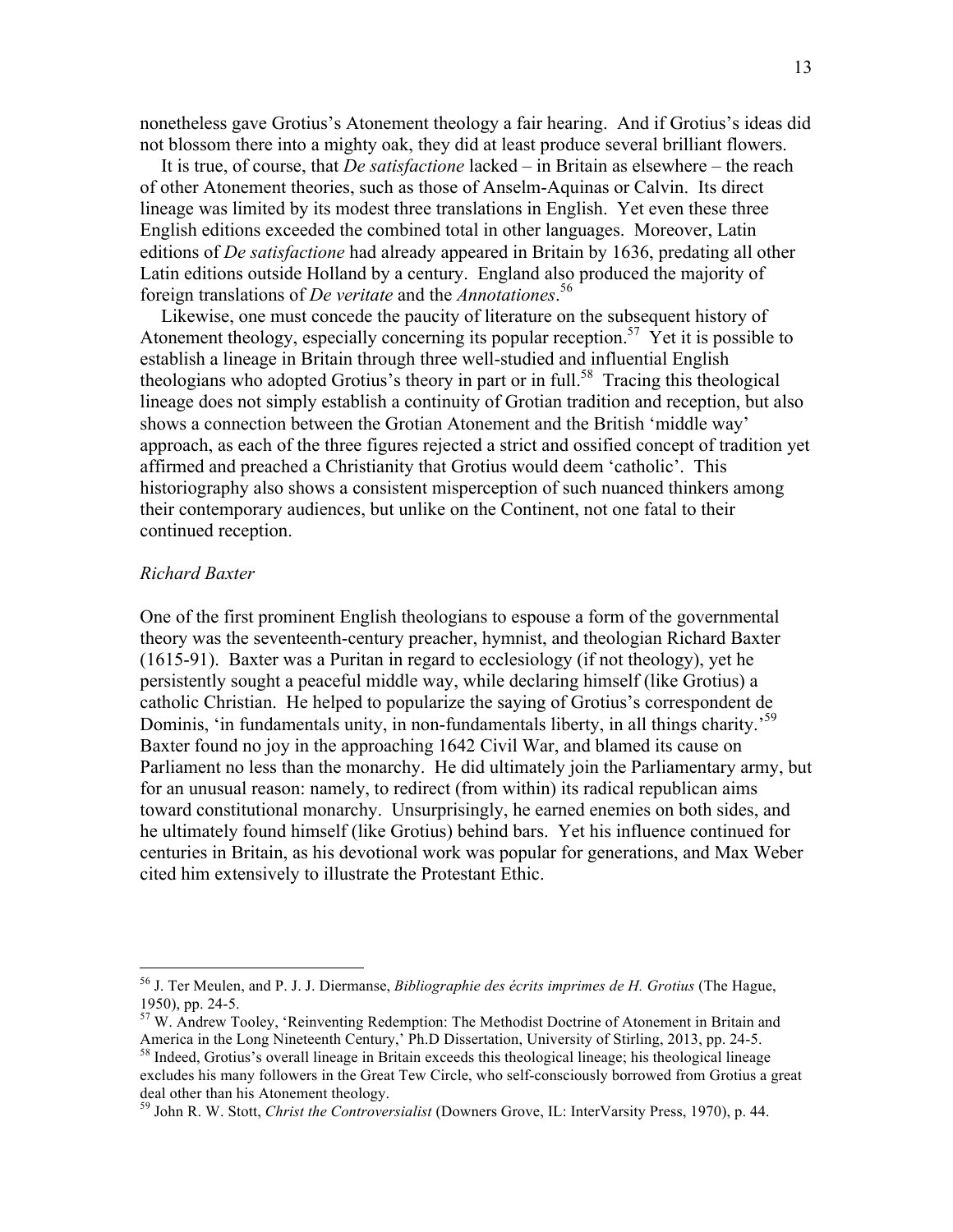Baxter wrote that he had 'learnt more from Grotius than from almost any writer that I ever read', and his Atonement theory reflects this patrimony.<sup>60</sup> Baxter defines satisfaction not in terms of an 'exact correspondence' theory, but rather as broadly attaining the ends of the law. Hence, Christ's death demonstrates justice, and preserves the authority of the Divine lawgiver.  $61$  In fact, Baxter implies that only if we see God as a governor can we render the Kingdom of God fully intelligible.<sup>62</sup> Baxter did later respectfully break with Grotius over Grotius's quest to reunite Christendom through Rome (after years of failed efforts through Canterbury).<sup>63</sup> Yet Grotius's hoped-for global Christian unity was ironically only an extension of the English unity for which Baxter himself had toiled and suffered; Baxter seems to have opposed the plan out of an onlyslightly-incomplete Grotian spirit.<sup>64</sup>

#### *John Wesley*

Perhaps the most famous Grotian sympathizer was the eighteenth-century preacher, writer, and church leader John Wesley (1703-91). Wesley was an itinerant preacher and leader of the Great Awakening, although he temporarily split with his co-leader George Whitefield over the latter's belief in predestination. Like the Puritan Baxter, Wesley was uncomfortable with the strictures of Anglican ecclesiology. Yet also like Baxter, Wesley sought an inclusive theological middle way that would unite rather than divide. He eventually reconciled with Whitefield, and preached a sermon at Whitefield's funeral in which he used (and may have coined) the phrase 'agree to disagree'.<sup>65</sup> What is more, with his brother Charles he consistently rejected pressure from his followers to leave the Anglican communion, and likewise urged his English followers to remain.

Although Wesley's Atonement theology is difficult to pin down conclusively, at minimum he sees Christ not simply as atoning God's wrath but also his justice. What is more, Wesley explicitly states that Christ, in dying, does not suffer the exact punishment due to every sinner. These two ideas are clearly Grotian, so it is not surprising that Wesley went out of his way to recommend Grotius to others.<sup>66</sup> Indeed, even when Wesley hesitates to mandate one specific theory to the exclusion of others, he reflects Grotius's refusal to directly criticize Aquinas or Calvin.

Wesley was also highly active in prison reform. British criminal law and practice eventually came to bear marks of his Grotian influence. British law reflected God's

 <sup>60</sup> Geoffrey F. Nuttall, 'Richard Baxter and the Grotian Religion', in *Reform and Reformation: England and* 

*the Continent, c. 1500 – c. 1750,* ed. by Derek Baker (Oxford: Oxford University Press, 1979), p. 245.<br><sup>61</sup> Richard Baxter, *Universal Redemption of Mankind by the Lord Jesus Christ* (London: Salisbury, 1694), pp. 378-90

<sup>&</sup>lt;sup>62</sup> Brandon James Crawford, *Jonathan Edwards on the Atonement* (Eugene, OR: Wipf and Stock, 2017), pp. 63-5.

 $^{63}$  Richard Baxter, *The Grotian Religion Discovered* (London: Thomas Brewster and John Starkey, 1658), pp. 2-3.<br> $^{64}$  See Bishar Branchall's she with the state of the state of the state of the state of the state of t

pp. 2-3. <sup>64</sup> See Bishop Bramhall's observation in Marco Barducci, *Hugo Grotius and the Century of Revolution, 1613-1718: Transnational Reception in English Political Thought* (Oxford: Oxford University Press, 2017), p. 82.

<sup>&</sup>lt;sup>65</sup> John Wesley, 'On the Death of the Rev. Mr. George Whitefield', ed. by Scott Denfeld, Wesley Center for Applied Theology, <http://wesley.nnu.edu/john-wesley/the-sermons-of-john-wesley-1872-edition/sermon-53-on-the-death-of-the-rev-mr-george-whitefield/> <sup>66</sup> Tooley, 'Reinventing Redemption', pp. 17, 28, 44.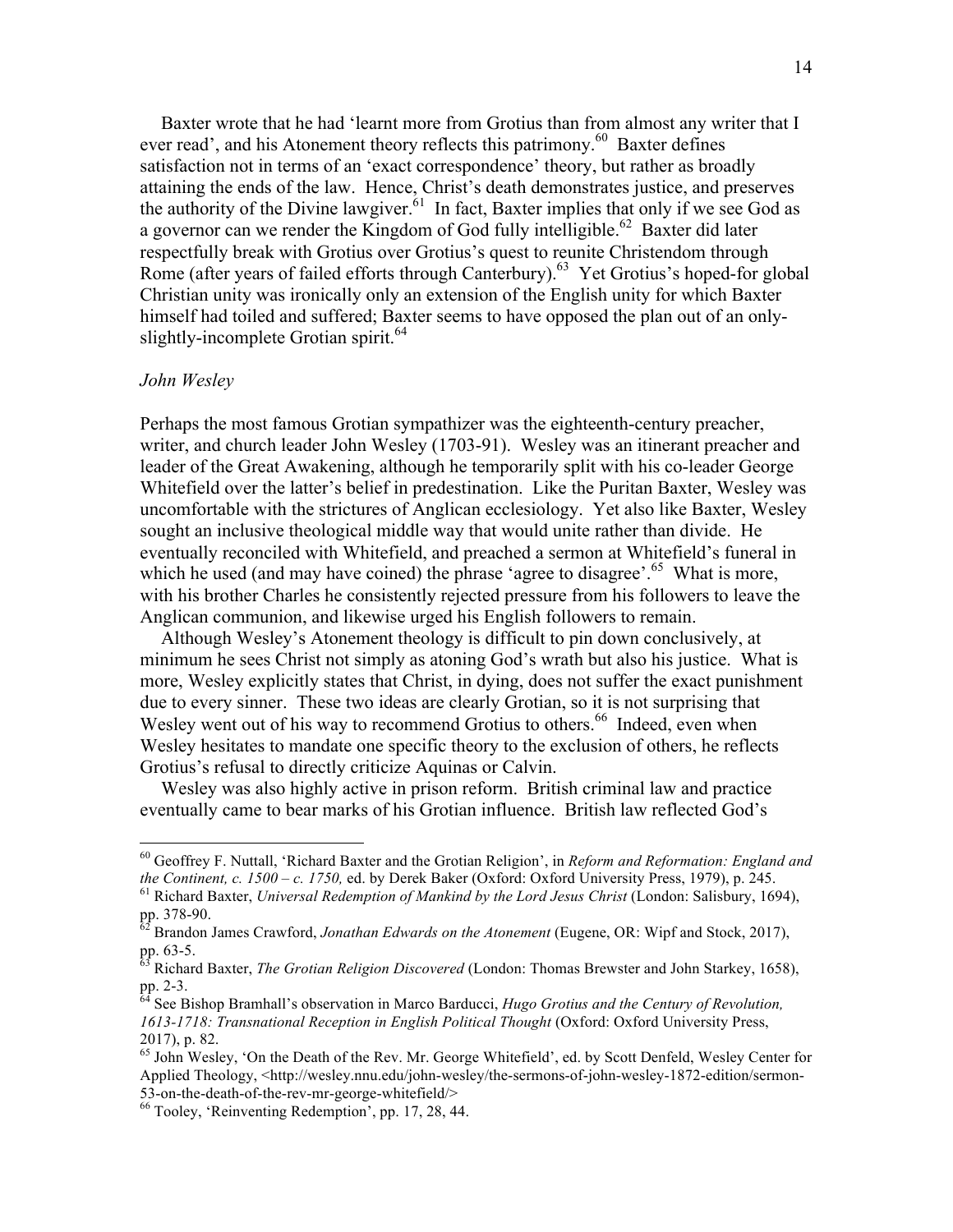positive command of damnation: the law was often severe, mandating capital punishment for many crimes. Yet British judges echoed God's penal relaxation, or what Grotius calls 'indulgence' or 'moderation'.<sup> $67$ </sup> They often applied this law with mercy, offering to convicted criminals the alternative of exile to the colonies. Furthermore, they often punished less serious crimes not with hard physical treatment but by employing the stocks. In doing so, they relaxed the pain of physical punishment, but increased the public disapprobation of crime – thus testifying to the dignity of the law.<sup>68</sup>

Wesley's religious descendants in America further carried the torch for the Governmental theory, through the intermediary of the New Divinity School of Jonathan Edwards, Jr. Adherents of this school sought a middle way between the Penal Substitution theory of Westminster Confession Old Calvinists, and the Moral Influence theory of proto-Unitarian Liberals. Moreover, much like Grotius, they were attacked by both sides for doing so.<sup>69</sup> This New Divinity school was a natural fit for Wesleyan Methodists in the nineteenth century. Beginning in the 1830s, they often promulgated the Governmental theory in their periodicals and propounded it from their pulpits. By the 1860s, they had extended the idea of God's moral government beyond the Atonement, to the entirely of God's work throughout the universe. Unsurprisingly, this approach has a continued lineage today among 'mediating Methodists', who seek to balance God's jurisprudence and love, and who embrace Divine mystery over detailed dogma.<sup>70</sup>

#### *P. T. Forsyth*

The Grotian legacy was carried into twentieth-century Britain by P. T. Forsyth (1848- 1921). Forsyth was described in 1925 by J. K. Mozley as England's most powerful dogmatic theologian, even though Forsyth preferred aphorism and critiqued oversystematization in theology. Emil Brunner publicly praised Forsyth as the greatest of British theologians (while adopting his Grotian approach to the Atonement). Karl Barth spoke warmly of Forsyth, and transmitted these implicit Grotian themes to his own wide audience. $71$ 

In the *Justification of God*, Forsyth questions Anselm's legal-juridical model and instead sees the Atonement as redressing 'the whole moral fabric and movement of the universe.' What calls for redress is not God's stock of honour, but the rightness of things.<sup>72</sup> He also places teleology above 'exact correspondence' necessity: as one reader notes, 'what fell on [Christ] was not the equivalent punishment of sin but its due

 <sup>67</sup> *De satisfactione*, III.1-7, pp. 150-3; III.12, pp. 156-7; VI.13, pp. 194-5. See also *IBP* II.20.24-27, pp. 997-1002. Grotius frequently refers to indulgence or moderation as a softening of the punishment, although it may also describe a substitute punishment (such as that of the infinite Christ) that is certainly not softer. Grotius describes God's action in the Atonement as indulgence rather than acceptilation not because it is not a softening, but because it is the act of a governor rather than a private creditor.<br><sup>68</sup> Tooley, 'Reinventing Redemption', pp. 31-2.

<sup>&</sup>lt;sup>69</sup> William Breitenbach, 'The consistent Calvinism of the New Divinity Movement', *The William and Mary Quarterly*, Vol. 41, No. 2 (Apr., 1984), p. 241.

 $\frac{1}{20}$  Tooley, 'Reinventing Redemption', pp. 41-4, 166-7, 170, 173, 241.<br><sup>71</sup> Noel Due, 'The Holiness of God in P. T. Forsyth's Theology of Atonement', Honours Thesis, Flinders University, (Blackwood, AU: New Creation Publications, 1986), p. 4; John Stott, *The Cross of Christ*  (Downers Grove: IL: InterVarsity Press, 1986), pp. 117-23.<br><sup>72</sup> P. T. Forsyth, *The Justification of God: Lectures for War-Time on a Christian Theodicy* (Eugene, OR:

Wipf and Stock, 1999), pp. 173, 191-2.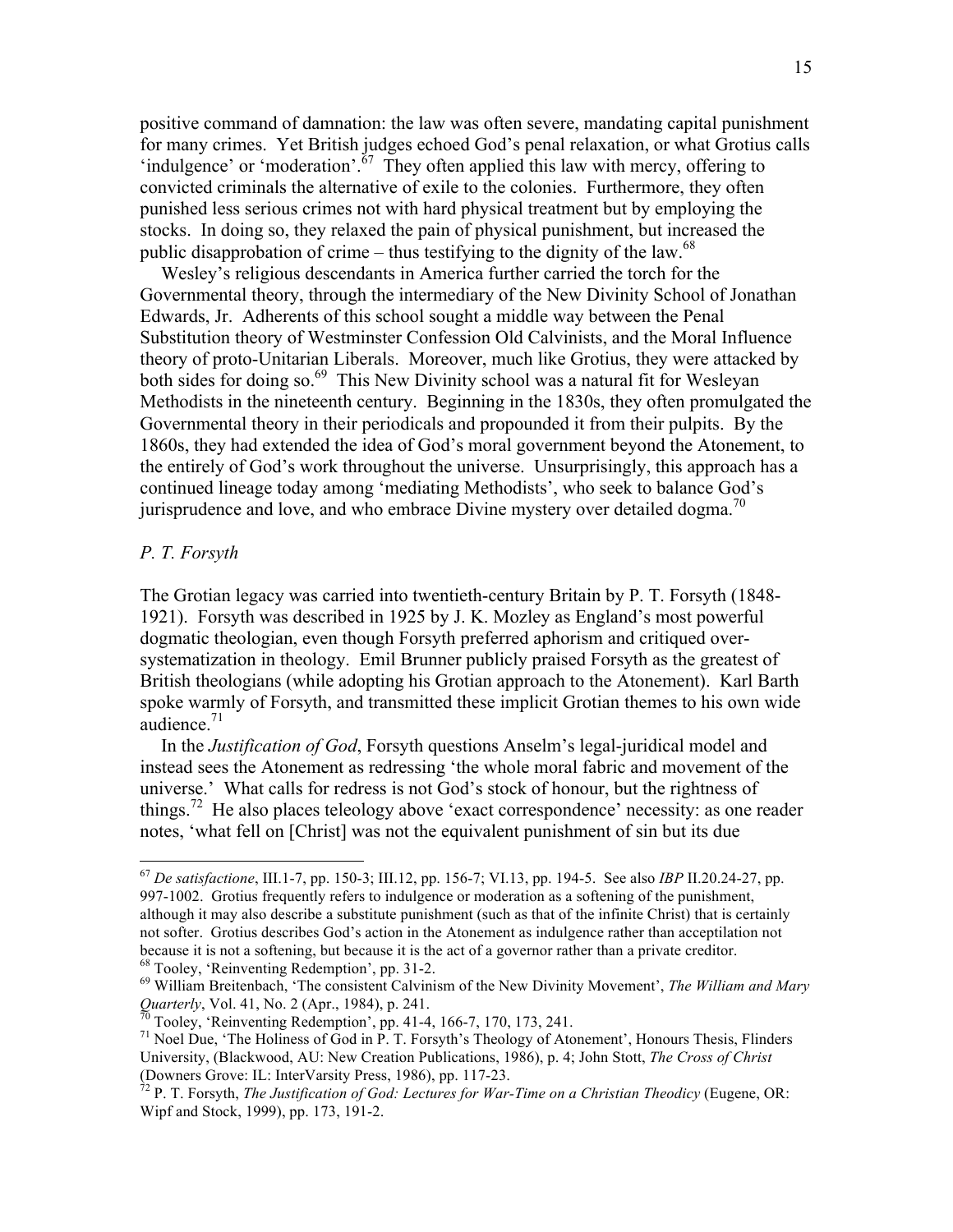condemnation.<sup>73</sup> Yet nor did Forsyth insist that that one type of metaphor could fully capture the Atonement.<sup>74</sup> Forsyth also echoed Grotius by critiquing of the Council of Chalcedon without adhering to the position it outlawed. Instead, like Grotius he protested its process of defining a narrow doctrine, one which produced a schism in the church (and one that Patriarch Meletius, honoured by Grotius, later sought to heal).

Forsyth's Grotian affinity resulted in a Grotian-style reception. Forsyth was critiqued by conservative Protestants for embracing historical-critical scholarship and rejecting propositional orthodoxy, and by liberals for his emphasis on sin, judgment, and a personal encounter with the Revealer. One might say that he alienated both sides by employing the methods of liberalism for the objectives of catholic Christianity, much as Jeremy Thomas describes Grotius as having been 'orthodox for all the wrong reasons'.75 Furthermore, much like Grotius, Forsyth was charged with being difficult to read, in his case because of an aphoristic style born of his suspicion with systematic theology.<sup>76</sup> Yet his dissemination through theological giants like Barth and Brunner has ensured the continuation of his Grotian legacy.

#### *Grotius and the English Way*

If this brief survey has shown that England was the country best disposed toward Grotius's theology of punishment, it helps to vindicate recent speculation over Grotius's particular Christian allegiance. Thomas argues that Grotius 'probably found the Anglican Church…the most attractive'.<sup>77</sup> Certainly Grotius's position on church and state fits the Church of England; Grotius expected James I to welcome his Erastian view. Hugh Trevor-Roper more confidently asserts that Grotius was '*in foro interno* [an] Anglican to the end'. He points out that Grotius praised the Anglican liturgy, saying 'it has always been held by all learned men to be the best.' He also mentions that Grotius advised his wife and children to communicate in the Anglican church in Paris, and would have joined them himself if not limited by his ambassadorship of Lutheran Sweden.<sup>78</sup>

There are several good reasons why Grotius's emphasis on the peaceful, nondogmatic middle way drew him to the Anglican Way – and why his theological legacy should have found a welcome home there. The English Reformation differed from that of the Continent, as it was not initially prompted by doctrinal disputes over justification (and thus satisfaction). Rather, it was motivated more by non-doctrinal issues such as abuse of indulgences, Roman oversight, and the Latin mass. For this reason, it sought not to define a narrow doctrine but to accommodate all who professed a broadly catholic Christianity – from moderate Calvinists to high church Laudians. This spirit of Grotian catholicity befits its emphasis that truth is discerned in practice more than theory. For

 $^{73}$  Samuel J. Mikolaski, 'The nature and place of human response to the work of Christ in the objective theories of the atonement advanced in recent British theology by R.W. Dale, James Denney, and P.T. Forsyth', D. Phil Thesis, University of Oxford, 1958, pp. 78-84.<br><sup>74</sup> Jason Goroncy, *Hallowed Be Thy Name: The Sanctification of All in the Soteriology of P. T. Forsyth* 

<sup>(</sup>London: Bloomsbury, 2013), pp. 104-5.<br><sup>75</sup> Jeremy Thomas, 'The Intertwining of Law and Theology in the Writings of Grotius', *Journal of the* 

*History of International Law* 1 (1999), 61-100, (pp. 77-8).<br><sup>76</sup> Due, 'The Holiness of God,' pp. 13-7, 97; Mikolaski, 'The nature and place,' p. 84.<br><sup>77</sup> Thomas, 'The Intertwining of Law and Theology,' p. 80.<br><sup>78</sup> Trevor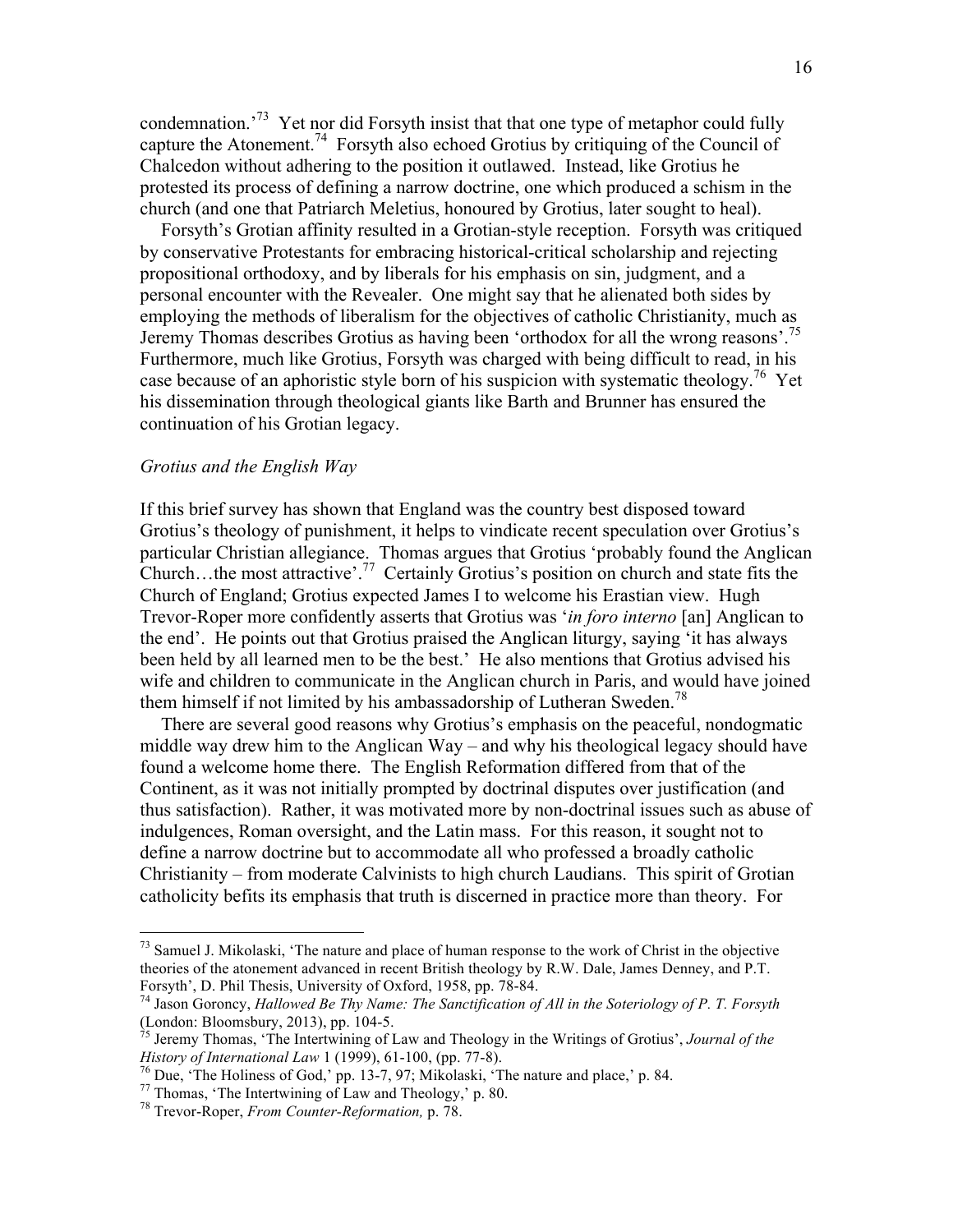example, the greatest Anglican conflicts have typically not involved doctrine but practice, especially the Prayer Book: a liturgy that contains little explicit theology but much that is implicit.

The Anglican 'middle way', with its emphasis on *praxis,* in turn reflects the broader political culture and history of Britain. One English distinctive is the usage of common law rather than Roman civil law. This approach prioritizes situational discernment over universal principles. Correspondingly, England's principle of Parliamentary Supremacy and its absence of judicial review leads its government to 'muddle through' conflicts rather than resolving them in black-and-white judicial rulings. As a result, the English constitution – like the English garden – develops slowly over time, unlike the planned French constitution (and garden). Likewise, Brits have traditionally fought for the 'rights of Englishmen' that are won over time (as in Edmund Burke) rather than universal rights that descend from on high (as in Thomas Paine). This concept of rights further buttresses the 'slow but sure' English approach to change, obviating the need for the many revolutions of its Gallic neighbor; Britain's revolution was Glorious (because peaceful). Unsurprisingly, Brits tend to have a more positive attitude toward their government and the dignified functions of the monarchy that serve even today as Grotian 'Protector of the Faith<sup>'.79</sup> For these reasons, we should not be surprised to find theological descendants of Grotius in Britain.

#### *Conclusion: De Satisfactione – Only Satisfying to Grotius's Posthumous Audience*

Grotius's Atonement theory failed to persuade at least three audiences. First, it failed to persuade his contemporary Counter-Remonstrant adversaries; they viewed it as windowdressing for Popery or heresy. Second, his theory has failed to win over scholars today; they often see it as a bridge to Socinus. Nor, finally, did the Governmental theory convict pastors or parishioners in Holland, let alone wider Continental Europe; congregations there have largely chosen from the stark binary of Anselm-Aquinas or Calvin.

Yet the theory's cool reception need not disprove its catholic purport or its defense of substitutionary Atonement. Indeed, its use of methods that can potentially appeal to all who consider themselves catholic may have been its very undoing. First, its lack of clear opposition to Roman doctrine may have rendered it less appealing to the Dutch audience of the 1610s, offering less implicit support to a nascent Dutch republic independent of Spain. Second, its implicit Thomistic concept of equivalent rather than identical satisfaction has led many scholars to overemphasize its affinity with Socinus. Finally, its foundation on a nuanced jurisprudence rather than on clear theology or principles of *sola scriptura* likely rendered it unappealing to congregants in Continental pews. In short, Grotius's Governmental theory may have been catholic, but it was likely too subtle to satisfy many. Because he declined to use necessitarian language that clearly refuted the Roman adversary, his theory may have been ill-suited to a time of war, and thus almost predestined to perdition. Its posthumous salvation came from England, the one country largely spared from religious and political strife – although at the time of Grotius's death even Britain would not have looked hopeful. If Grotius truly ended his life with words

 <sup>79</sup> See, for instance, Walter Bagehot, *The English Constitution* (Oxford: Oxford University Press, 2001) – itself a cultural rather than legal analysis.